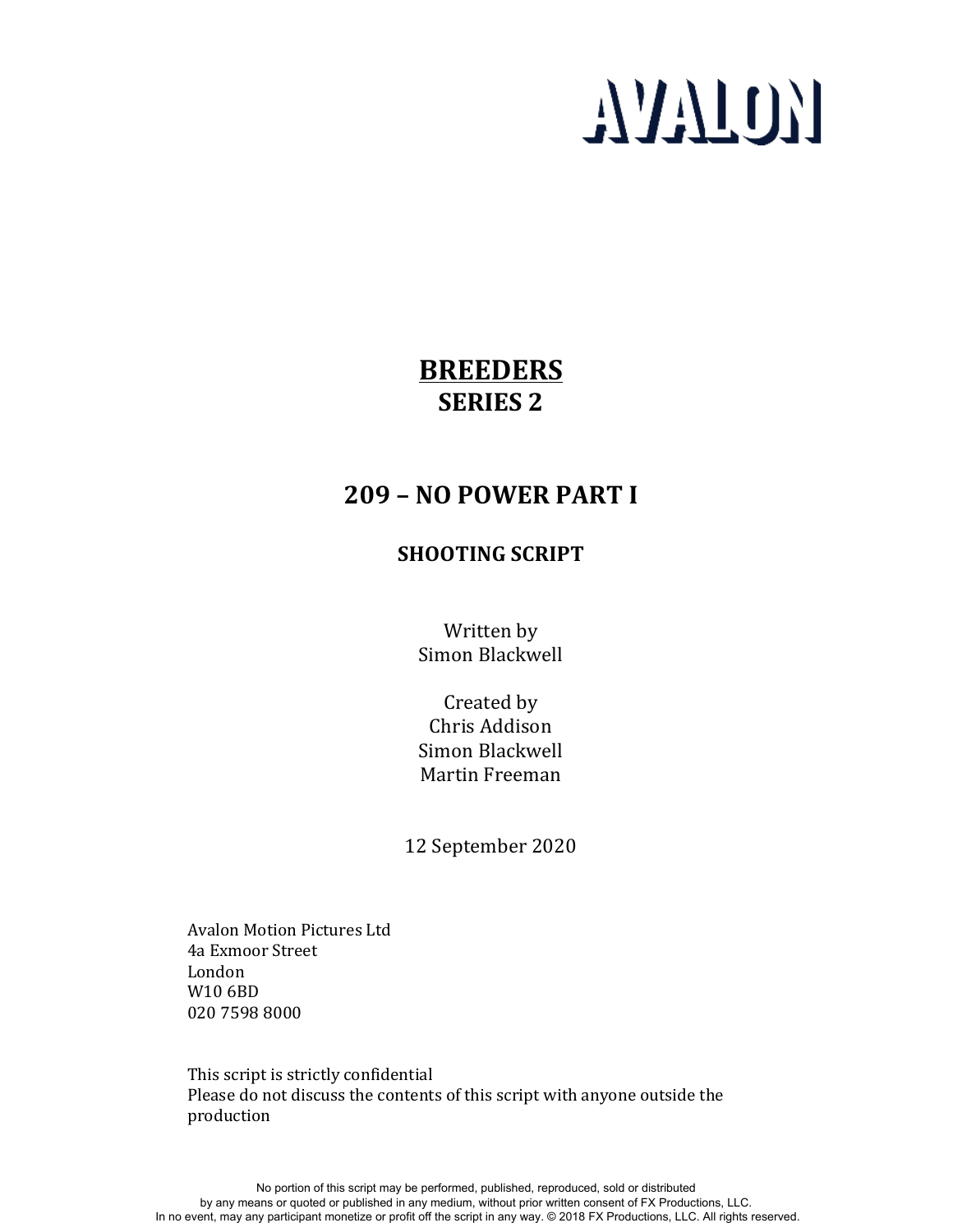### 1 INT. PAUL & ALLY'S HOUSE - NIGHT 36 - FLASH FORWARD 1

Totally dark. No lights in the house, none outside. We can just about see figures moving around and HEAR VARIOUS VOICES.

## PAUL

How can we not have any candles?

#### JTM.

We had candles on all the time in the 70s. Power always seemed to be off.

LEAH

Yes. In hindsight it seems romantic doesn't it, but I don't think it was.

ALEX No. There's nothing terribly sexy about walking into a glass coffee table.

JACKIE Oh I don't know. There's bound to be sites on the internet about it. Everything's porn to someone these days.

PAUL Alright Mum - but if I were you I wouldn't google 'porn' and 'glass coffee table'. Are there really no fucking candles in this house?

AVA What about Luke's big birthday candle?

PAUL. Didn't we use that?

AVA No. You cancelled his birthday remember?

PAUL

Oh. Yes. Okay. Right...

2 EXT. PAUL & ALLY'S HOUSE - DAY 34 2

Establisher. A bright day, contrasting with what we've just (almost) seen. We hear AVA.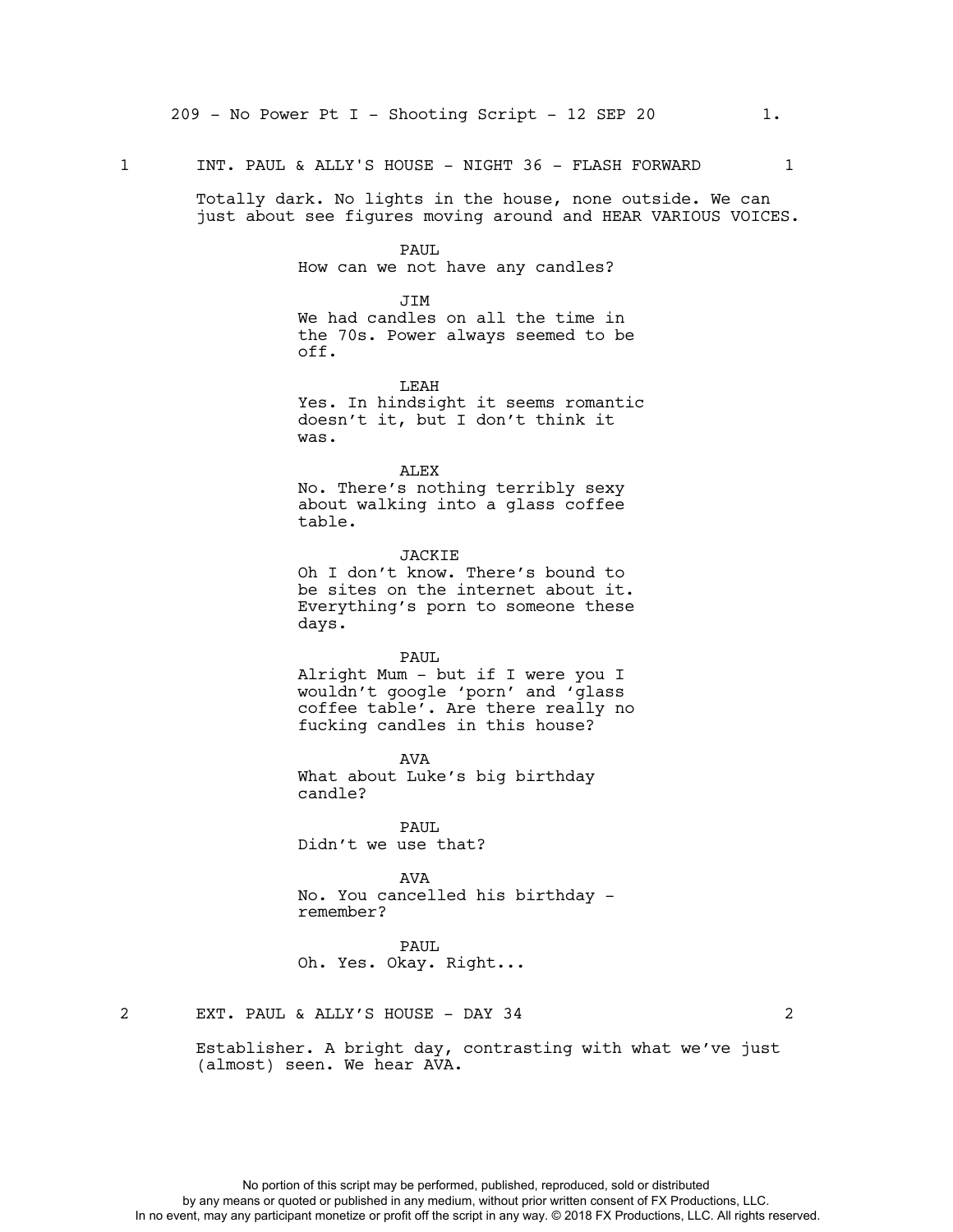# AVA (O.S.) Where's that taken? Spain?

3 INT. PAUL & ALLY'S HOUSE - KITCHEN - DAY 34 3

PAUL and AVA on Paul's laptop. They're creating a slideshow of pictures of Jim and Jackie through the years, looking at an old black and white photo of them on a beach.

> PAUL Spain? No. Littlehampton, probably. Granny and Grandad have never been abroad.

> > AVA

Never?

PAUL No, "not for them" apparently. Same with lasagna and liquid soap.

AVA Is mum going to sneak a photo album out of granny and grandad's new flat?

PAUL Well she's going to try. She'll need all her shoplifting skills.

AVA Mum was a shoplifter?

PAUL

(yes)

No.

AVA We should have some pictures in the slideshow of Granny and Granddad with me and Luke as babies.

PAUL Yes. We've got loads of prints in the photo drawer - go and dig some out. I'll scan them.

Ava exits. Paul keeps working on the slideshow. LUKE, a bit awkwardly, comes up the stairs. He wears a black Fred Perry polo shirt and well-cut, straight legged tonic suit trousers.

LUKE

Dad?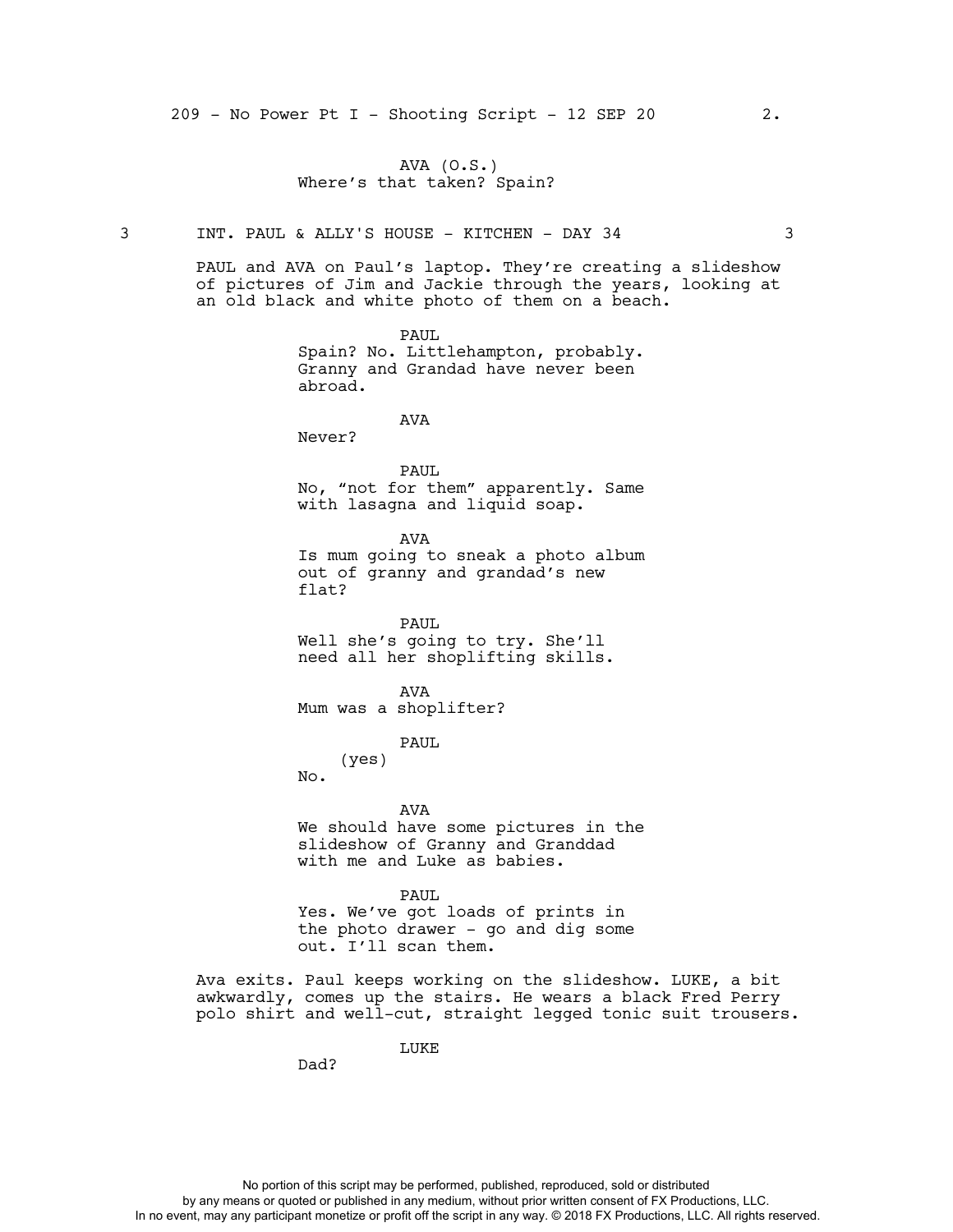Paul looks up.

PAUL Hey - wow. Brilliant.

LUKE Really? The top's not too small is it?

PAUL No, you wear them tight. That's the whole thing - neat. Crisp. Like with Italian suits and thin ties. It's all about the cut. Good trousers too.

LUKE Jacob says he thinks I'm looking really cool lately.

PAUL

You are mate.

LUKE

And Jacob says to thank you for getting me into Two Tone, because that meant I could get *him* into Two Tone. He loves it.

PAUL

It's great music. No - it's the best music, hands down. And that includes everyone - Mozart, all those twats. And if you want to hear anything I haven't got, log in to my account as me and download it.

LUKE Thanks. It feels good to have introduced Jacob to something, you know, cultural, because it's usually the other way round.

PAUL I'm pleased he likes it as much as you.

LUKE Thanks Dad. Really.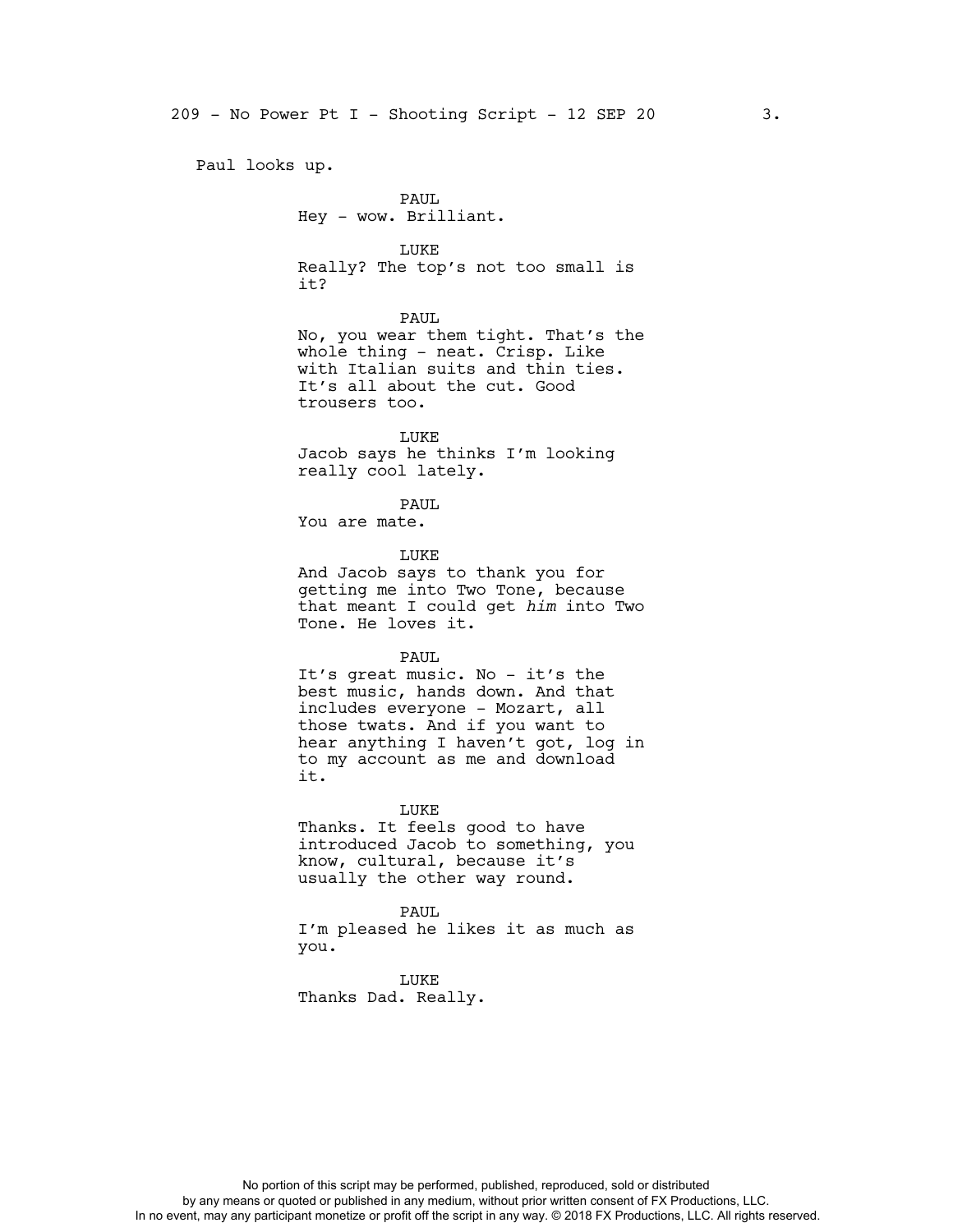PAUL You're welcome. It's what dads are for, passing on music you might not have heard before and hoping you fall in love with it.

LUKE Did Granddad do that with you?

PAUL Fuck no, that man listened to wallto-wall bollocks.

4 EXT. JIM & JACKIE'S BLOCK OF FLATS - DAY 34 4

Establisher of the high-rise where Jim and Jackie now live.

JACKIE (O.S.) It's all cheeses these days I'm afraid, Ally. Any and all cheeses.

5 INT. JIM & JACKIE'S NEW FLAT - DAY 34 5

Inside Jim and Jackie's small flat. It's up in a high-rise block, with views over south London streets. ALLY sits with JACKIE, taking notes on her phone/iPad. JIM is peering out the window (or is out on a balcony) looking at the houses below.

A few boxes from the house move are still scattered around, full of odds and sods.

> ALLY Is he lactose intolerant?

JACKIE No, Jim just hates cheese.

JIM (doesn't turn around, still peering down) I suddenly realised one day, it's rancid milk. Hardened rancid milk. And that's just cheddar, don't get me started on blue cheese...

JACKIE We won't Jim, don't you worry..

ALLY Do you eat chicken Jim?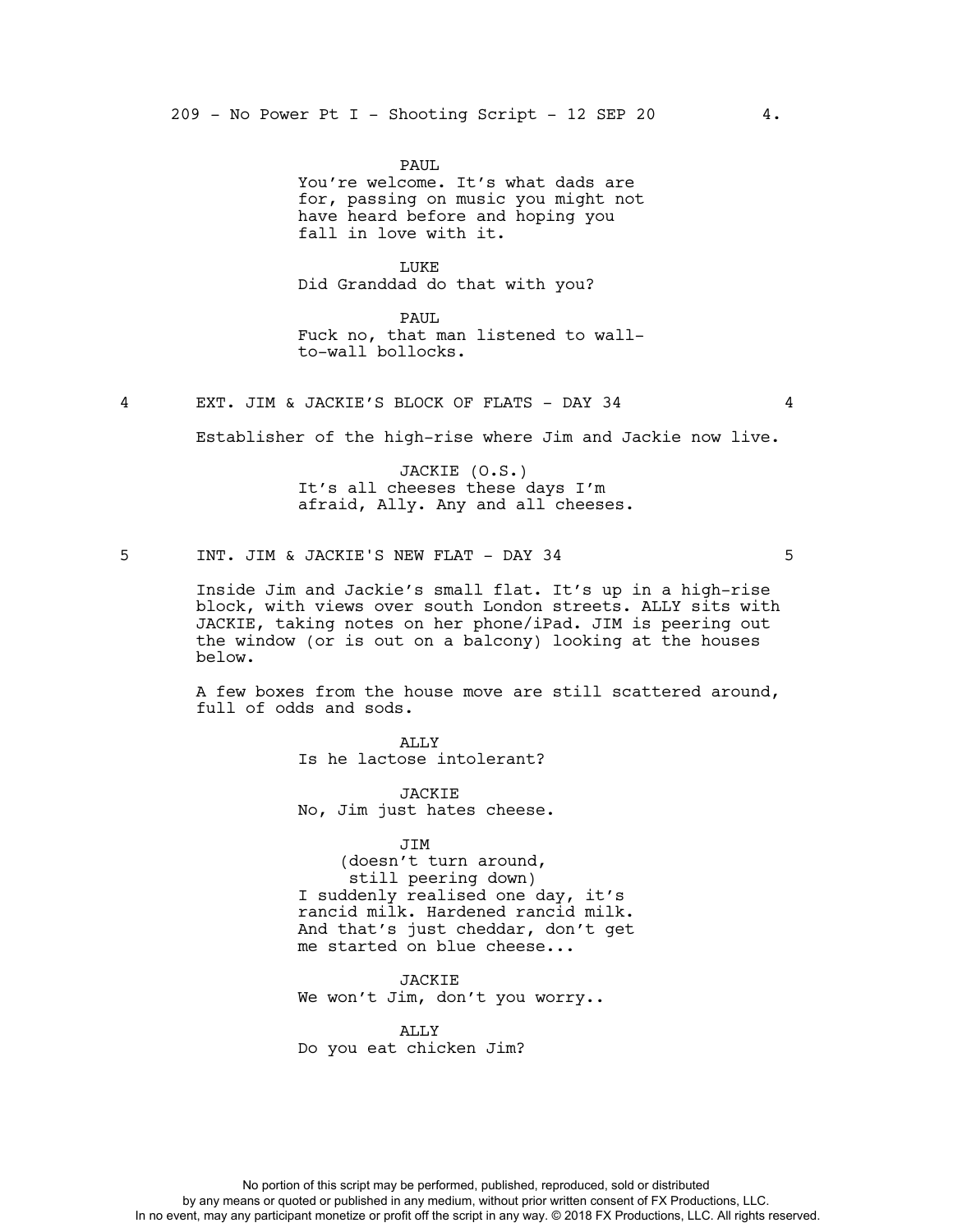JIM Of course I eat chicken. I'm not a lunatic.

JACKIE Jim can decimate a chicken. He's like a kestrel.

ALLY Great. And we'll have sausages, veggie and normal, and I'll make lots of salads and dips and things...

JACKIE Thanks Ally. It's very kind of you.

ALLY

Fifty years married, you need to celebrate. And your new place is...I mean it's lovely but...

JACKIE It's too small for a party. It's pokey. Like living in a shoebox. A child's shoebox...

JIM ...who's only got the one leg. Have you seen what these fuckers have done to my dahlias?

JACKIE

(to Ally) Jim can see down into our old garden. I've told him not to, I've told him we need to move on.

**JTM** These new tenants haven't mown the lawn once. If our garden was a child they'd have it taken into care by now.

JACKIE It's not our garden Jim. It never was our garden, not even in all the years we lived there. When you rent something it's never yours, really.

A pause. Ally and Jackie reflect on this. Then Jim turns round.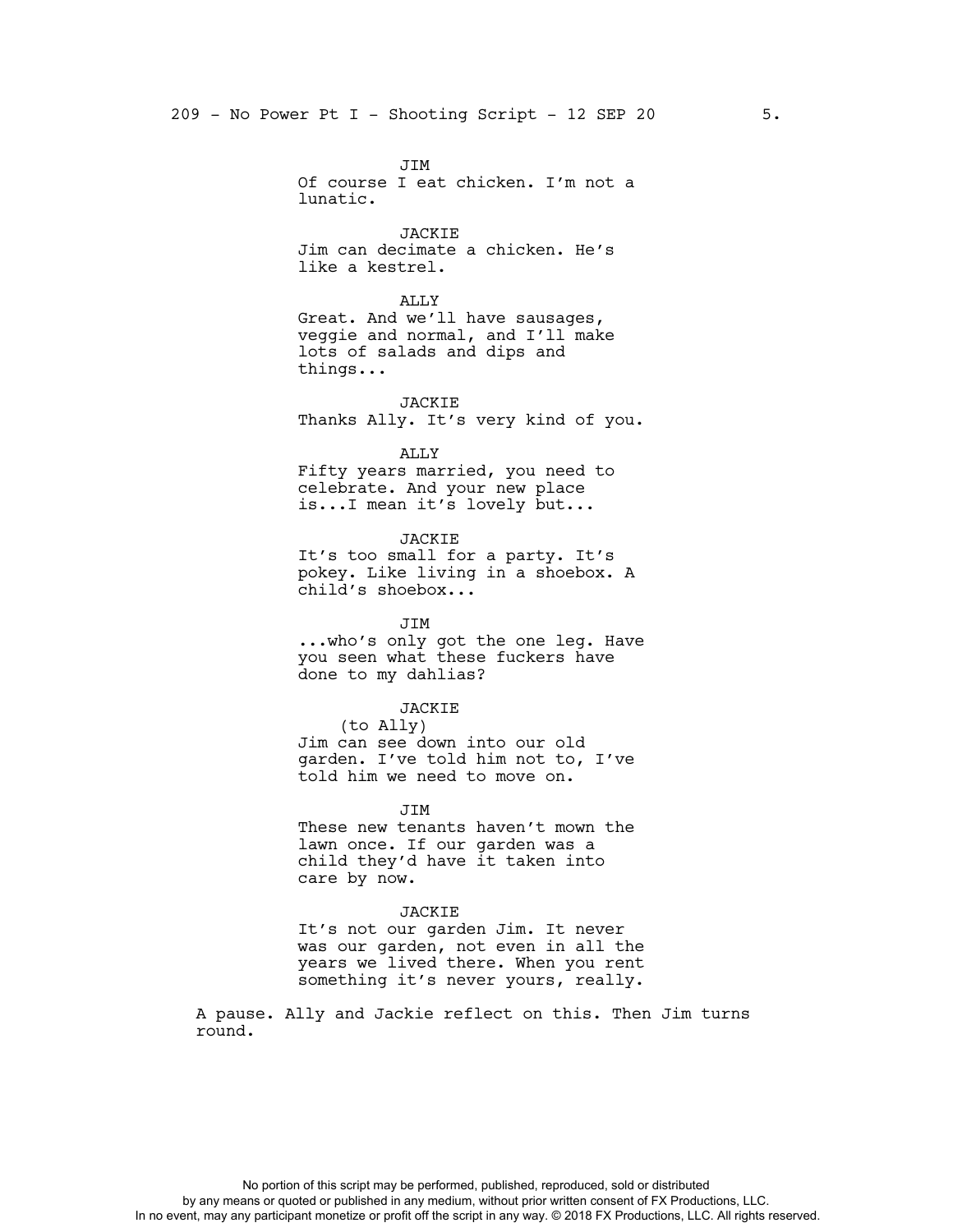JIM Rent boys. You don't hear anything about rent boys any more do you? Used to be all over the papers rent boys and the archbishop, rent boys and the pop star, rent boys and the Tory MP. Funny how things go.

He goes back to watching his old garden.

ALLY Do you need any help unpacking the last of your stuff Jackie?

JACKIE Ooh, that'd be great Ally. Thank you. I'll stick the kettle on.

Jackie exits and Ally starts looking through the boxes, searching for photo albums.

6 EXT. SUPERMARKET - NIGHT 36 - FLASH FORWARD 6

Pitch black street. Hubbub from inside a small supermarket - Tesco Metro, big Londis sort of thing.

7 INT. SUPERMARKET - NIGHT 36 - FLASH FORWARD 7

Dark inside the shop. Can make out that there are quite a few shoppers in there. We hear a MANAGER's voice.

> SHOP MANAGER Thanks everyone. If all our customers could just stay still and where you are just for a few seconds more, the emergency lights should kick in at any moment.

A pause. General chatter from the shoppers.

SHOP MANAGER (CONT'D) Okay, shield your eyes, emergency lighting going on...now!

Nothing happens.

SHOP MANAGER (CONT'D) Shit. Sorry, sorry...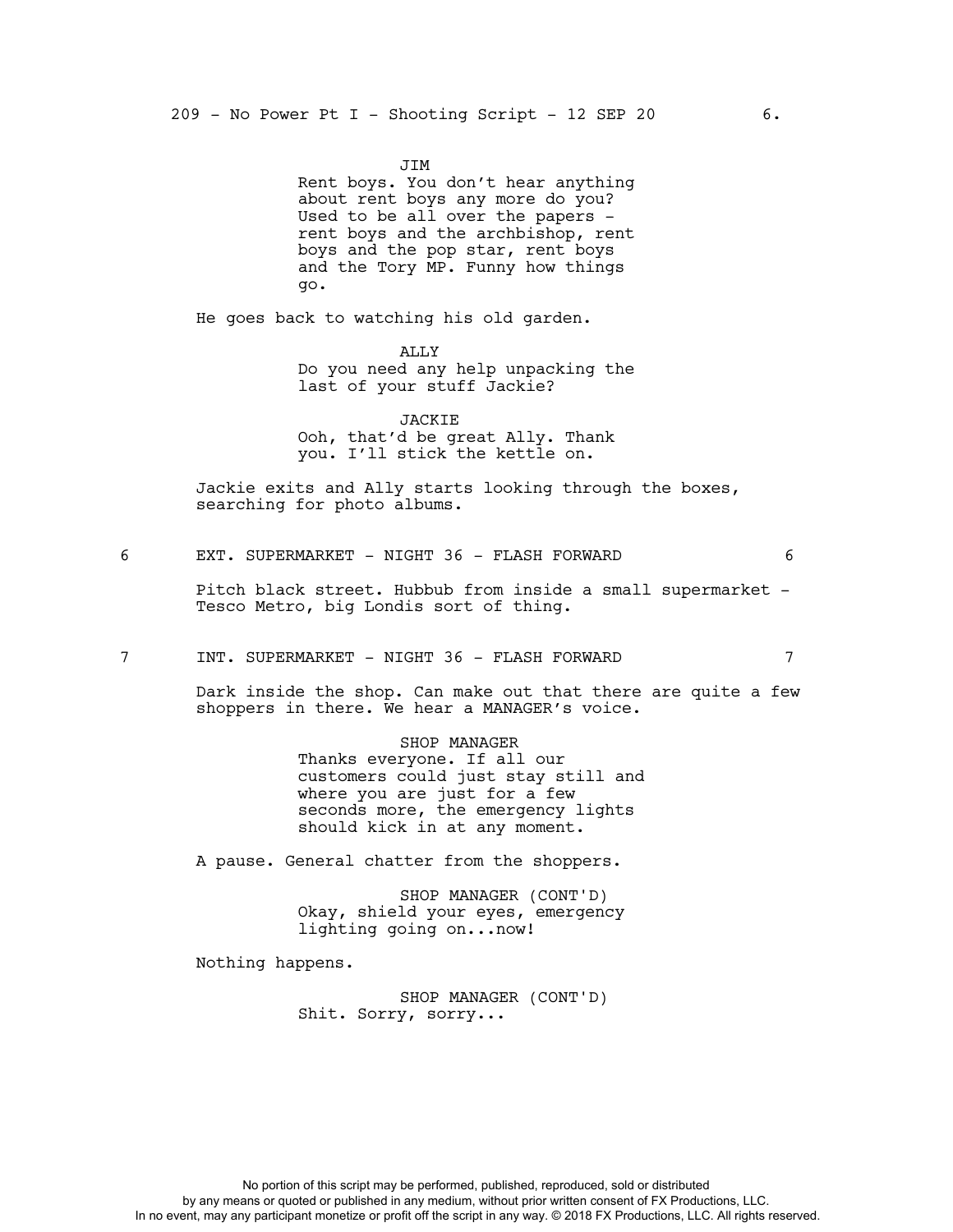Then the lights - harsh emergency lighting - suddenly come on. We're with Ally and Luke, blinking in the glare. Ally has a lot of cooked chicken in a basket.

> ALLY Right, we should abandon this and get home. The tills won't be working.

LUKE I don't want to go home. Dad's going to kill me.

ALLY He won't. I'll speak to him. We have to go home. It's the anniversary party.

LUKE Why has it had to happen like this? What do I do that makes this stuff happen to me. Why can't I control *anything*?

8 INT. PAUL & ALLY'S HOUSE - KITCHEN - NIGHT 34 8

It's late, at the kitchen table. Paul is at his laptop, working on the slideshow. He has a scanner hooked up to it and an open album of Jim & Jackie's photographs.

Ally at her laptop answering emails.

PAUL There are some great photos in this now.

ALLY That's because your wife is a skilled cat burglar.

PAUL Yeah, well done.

ALLY

I just took the album out of a box and put it in my bag if I'm honest. It's quite easy to steal from old people.

(MORE) PAUL I think criminals might have cottoned on to that.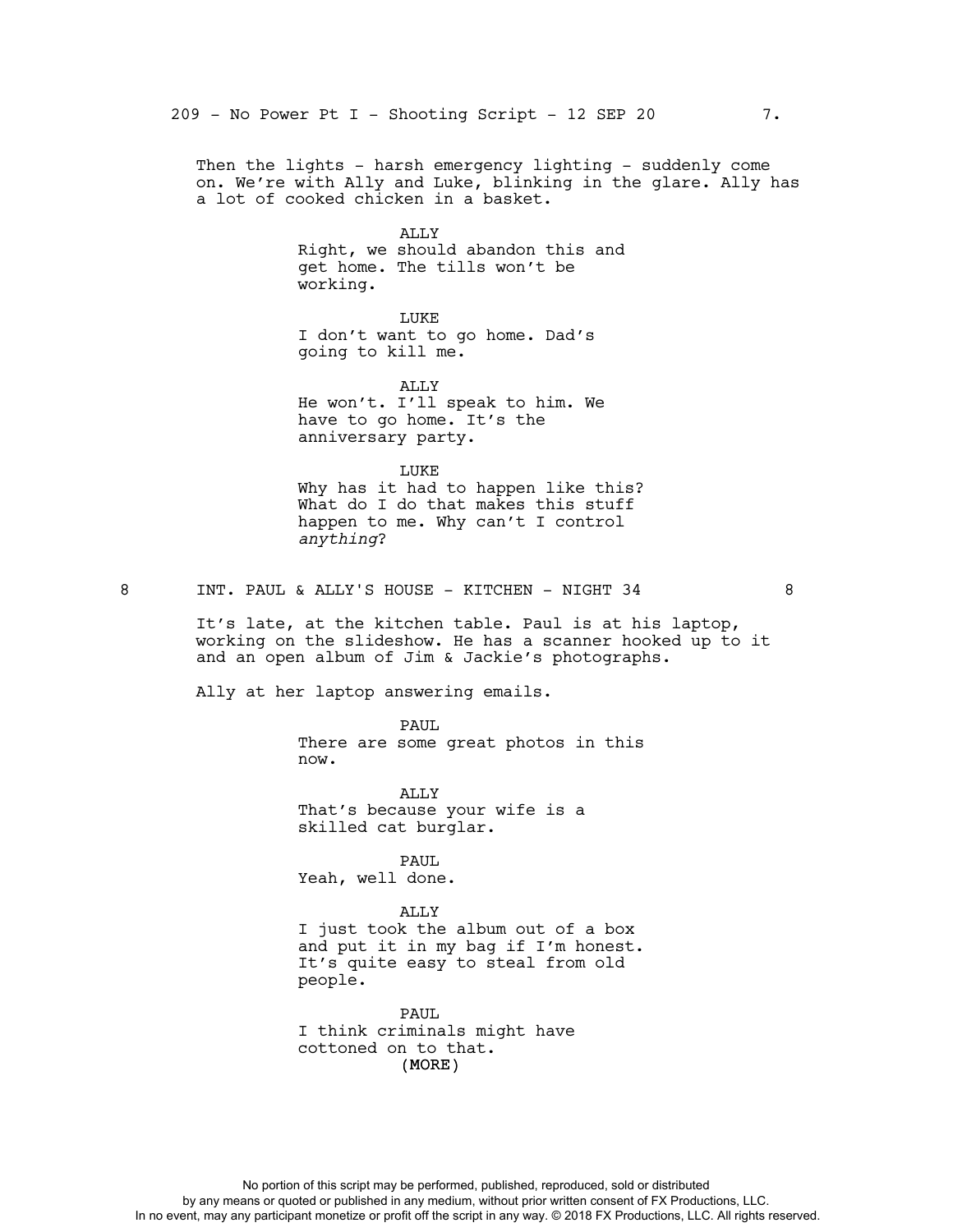PAUL (CONT'D) I'm excited about mum and dad seeing this. Do you think they'll like it?

#### ALLY

They'll love it. They won't say it, or show it, or express it in any traditional human way, but they'll really like it. A record of all those years together...

PAUL

Yep. They've seen a lot. And in another sense, barely anything.

ALLY I should go to bed. I'm out the door at half-six tomorrow.

PAUL Oh Jesus, yes. Get some sleep.

She closes her laptop, gets up.

PAUL (CONT'D) (looking at screen) Did you just send me a message?

ALLY

No.

PAUL Or have I sent myself one? Can you do that? Ah, no, okay, it's Luke. He's still logged in to my music account as me so I'm seeing his messages.

ALLY Well you need to stop looking.

PAUL It's not up to me. He needs to log off.

ALLY Well he's obviously made a mistake. Stop looking. Go and tell him.

PAUL He's having a conversation with Jacob...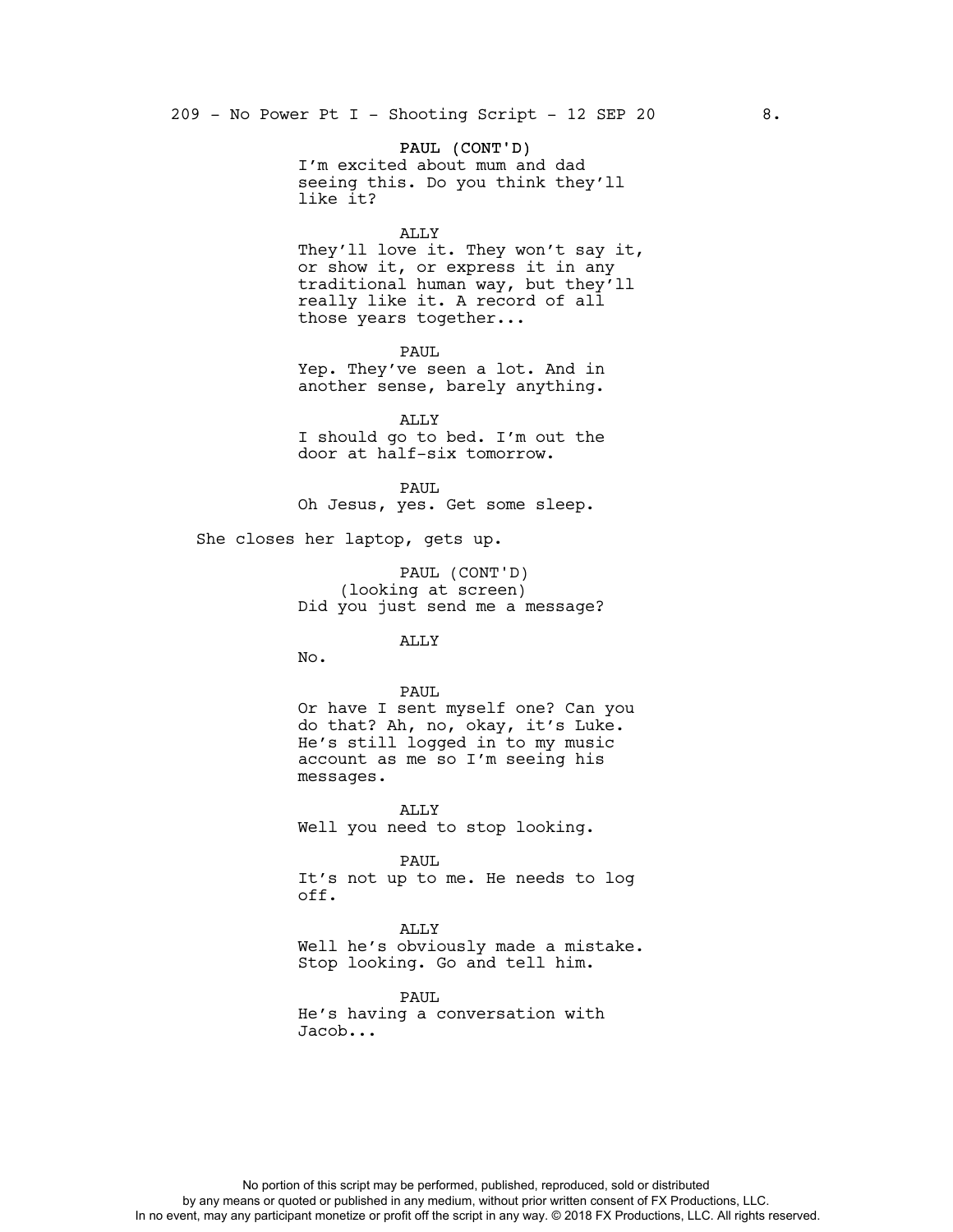ALLY Paul! You need to turn that off. You're spying.

PAUL How is this spying? James Bond doesn't just get given the microfilm in a fucking Jiffy bag, does he? (re messages) Shit, they're organising buying weed. The little sods.

ALLY They can't be. Luke doesn't smoke weed. Neither does Jacob.

PAUL Well maybe it's a present for the fucking vicar. I can see the messages right here Ally. They're setting up a date to buy cannabis off some bloke on Friday. Look.

He turns the laptop round.

ALLY I don't want to look. Turn it off.

Paul stands up.

PAUL. I'm going to have this out with him. Now.

ALLY No. You can't.

PAUL What? He's arranging a fucking drug deal Ally.

ALLY You were eavesdropping. He deserves some privacy.

PAUL

Sorry, am I in some parallel universe? It's a crime. He's about to break the law...hang on - okay, he must have noticed. He's deleted the messages and logged out.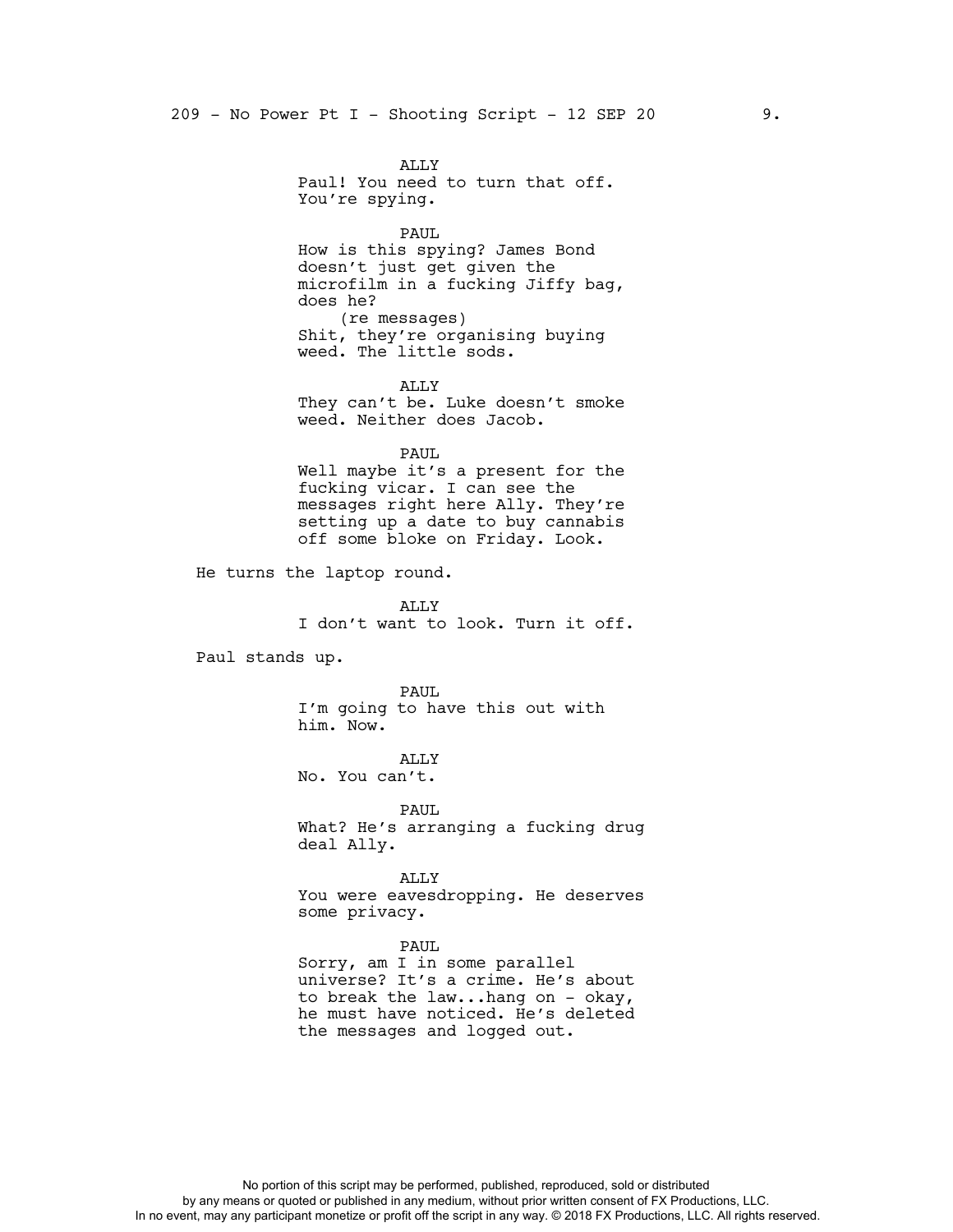ALLY Okay. Fine. I don't think we should confront him now. PAUL Well I do. So... ALLY He'll be mortified you were reading his messages. I'll talk to him before Friday, say we heard about it from some other parents... PAUL No. I want to go downstairs and talk to him now. ALLY And I don't want you to. PAUL Right. So we're going to do what you want, as per fucking usual. ALLY What? PAUL Nothing. ALLY It wasn't fucking nothing. And maybe we do what I suggest more often because I don't always want to immediately blow everything up like a fucking parenting jihadi. A beat. The tension lessens. PAUL (quietly) Jihadi Daddy. ALLY I need to go to bed. Please don't go and bollock Luke. And please stop reading his messages.

She goes upstairs. Paul hesitates - will he go down to see Luke? No. Goes to his laptop. Starts reading, then stops, closes it. Pours a glass of wine.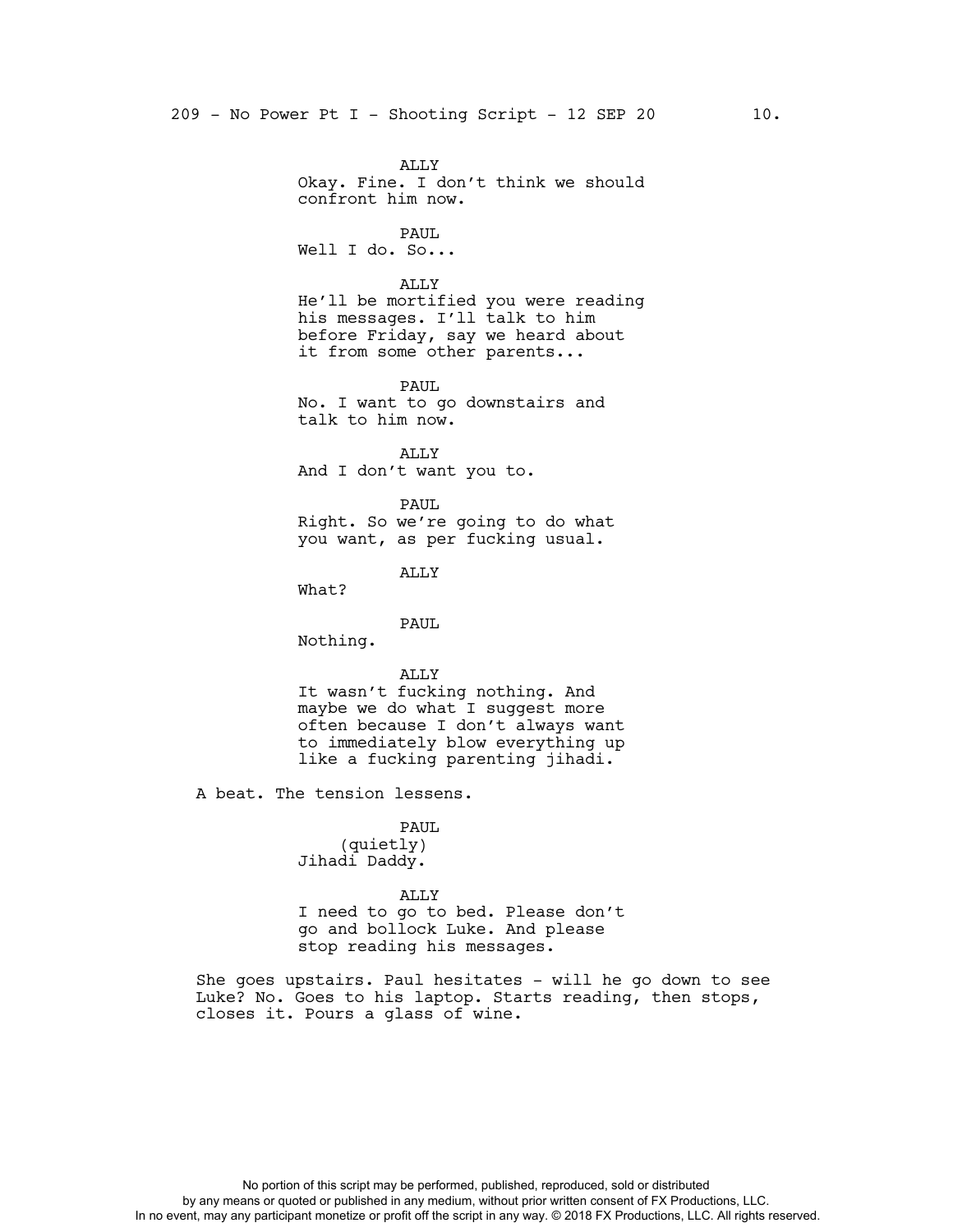9 EXT. PAUL & ALLY'S HOUSE - MORNING 35 9

Early morning. Ally leaves the house.

10 INT. PAUL & ALLY'S HOUSE - KITCHEN - MORNING 35 10

Later in the morning. Paul eating breakfast. Luke comes in, puts some books in his school bag. Luke doesn't know if Paul saw the messages. He's trying to be invisible.

> PAUL Have you downloaded any more music?

> > LUKE

No.

PAUL Right. Hey, I was thinking of taking us out for pizza on Friday you busy Friday evening?

LUKE No, I'm free. Pizza would be good.

A beat.

PAUL Have you got anything you want to tell me Luke?

**LUKE** 

No.

PAUL How long have you and Jacob been smoking weed?

**LUKE** We've never had it before.

PAUL Oh come on...

LUKE Really. This was going to be the first time.

PAUL I don't believe you.

LUKE It's true. We both wanted to try it because the Beat poets smoked it.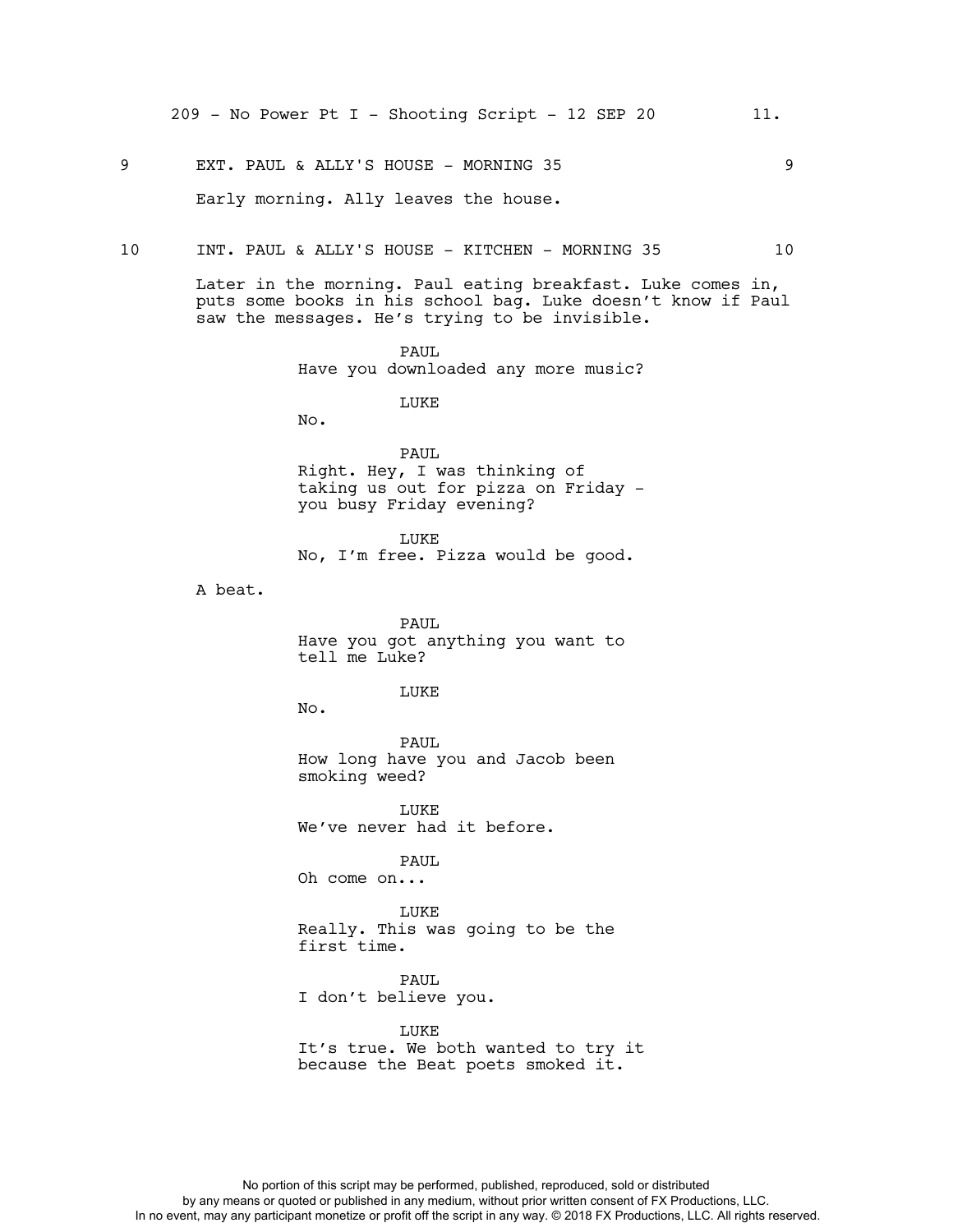PAUL The fucking what? Jesus Luke! If you're going to lie, come up with something better than that mate. The fucking Beat poets?

## LUKE

We love the Beat poets and Dylan and we read about Dylan turning the Beatles on to pot, which is what they called weed back then...

PAUL I know what they called it. I still call it pot in my head and then have to change it to weed. Same with 'joint'.

LUKE We just wanted to try it. I'm sorry.

PAUL I thought we were bonding, you and me. The music, clothes...

LUKE We were. We have bonded. This is just me being stupid. I'm really sorry.

PAUL

Okay, this is the deal. None of your devices for three weeks. And no going on my computer to get round that. You're grounded, whatever the fuck that means I've never said it before, and I'll be talking to Jacob's parents.

LUKE

No!

PAUL

Yes.

LUKE Please dad. Please. It'll ruin everything. They won't let us be friends any more...

PAUL You don't know that.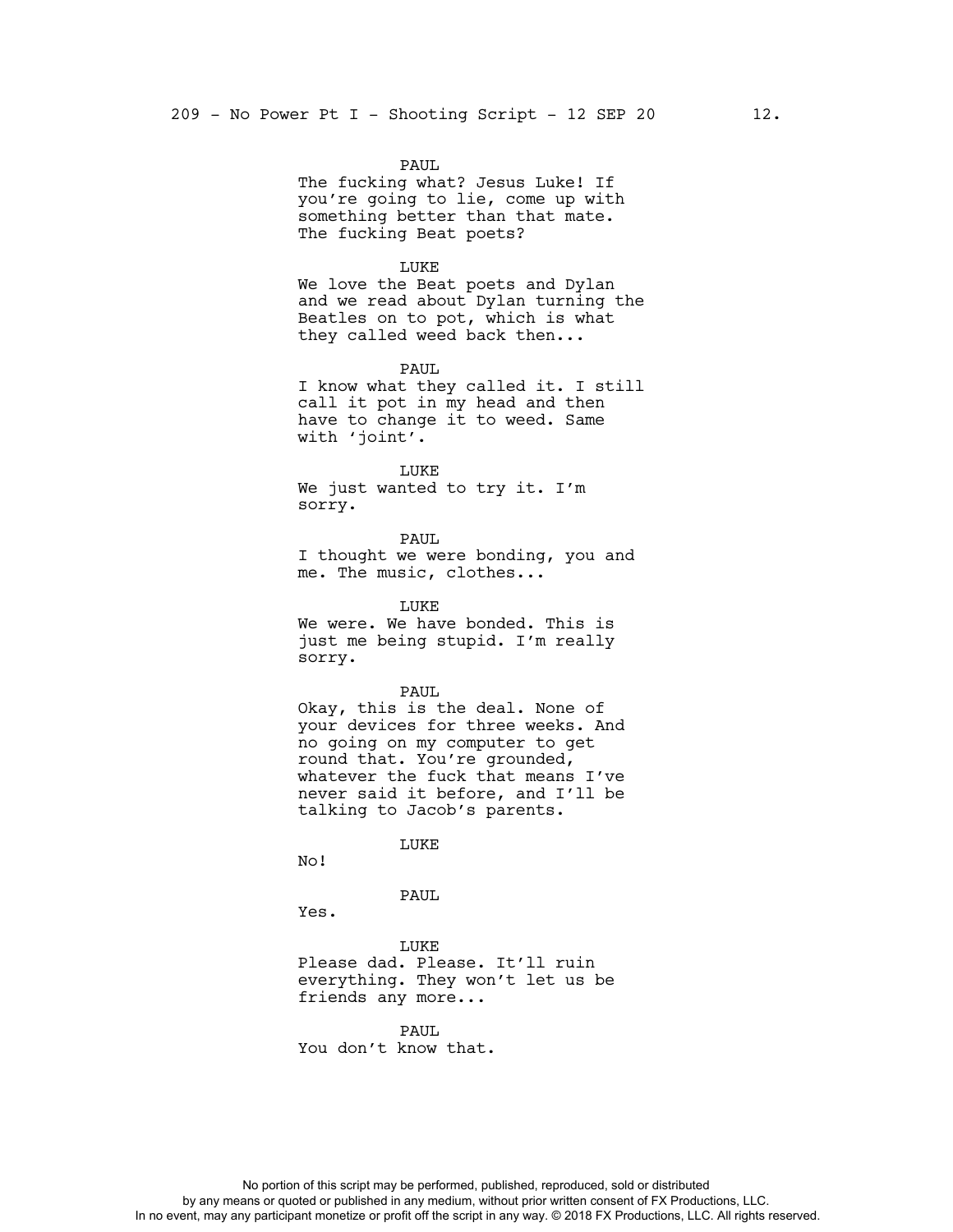LUKE I do. His parents are really strict. Please dad, don't. I'm begging you. I'll lose everything I've got. PAUL Oh shut up... LUKE I'll kill myself. PAUL Oi! What the fuck? Calm down. You and your mate were about to break the law. Right?

Nothing from Luke.

PAUL (CONT'D)

Right?

Luke nods.

PAUL (CONT'D) Now if Jacob's parents find out I knew about it and didn't tell them, they will rightly be pissed off. So I have to tell them, whether I want to or not. You should have thought about this.

A beat. Luke picks up his school bag, close to tears. Heads towards the door.

> LUKE (on the move) Everything was going okay for me Dad. For the first time, ever, really, things were going right. And now it's all going to end.

He exits through the front door. A beat. Paul sees his reflection in the window.

> PAUL (to his reflection) And you can fuck off for a start.

11 EXT. PAUL & ALLY'S HOUSE - NIGHT 36 11

Establisher. The night of the anniversary party.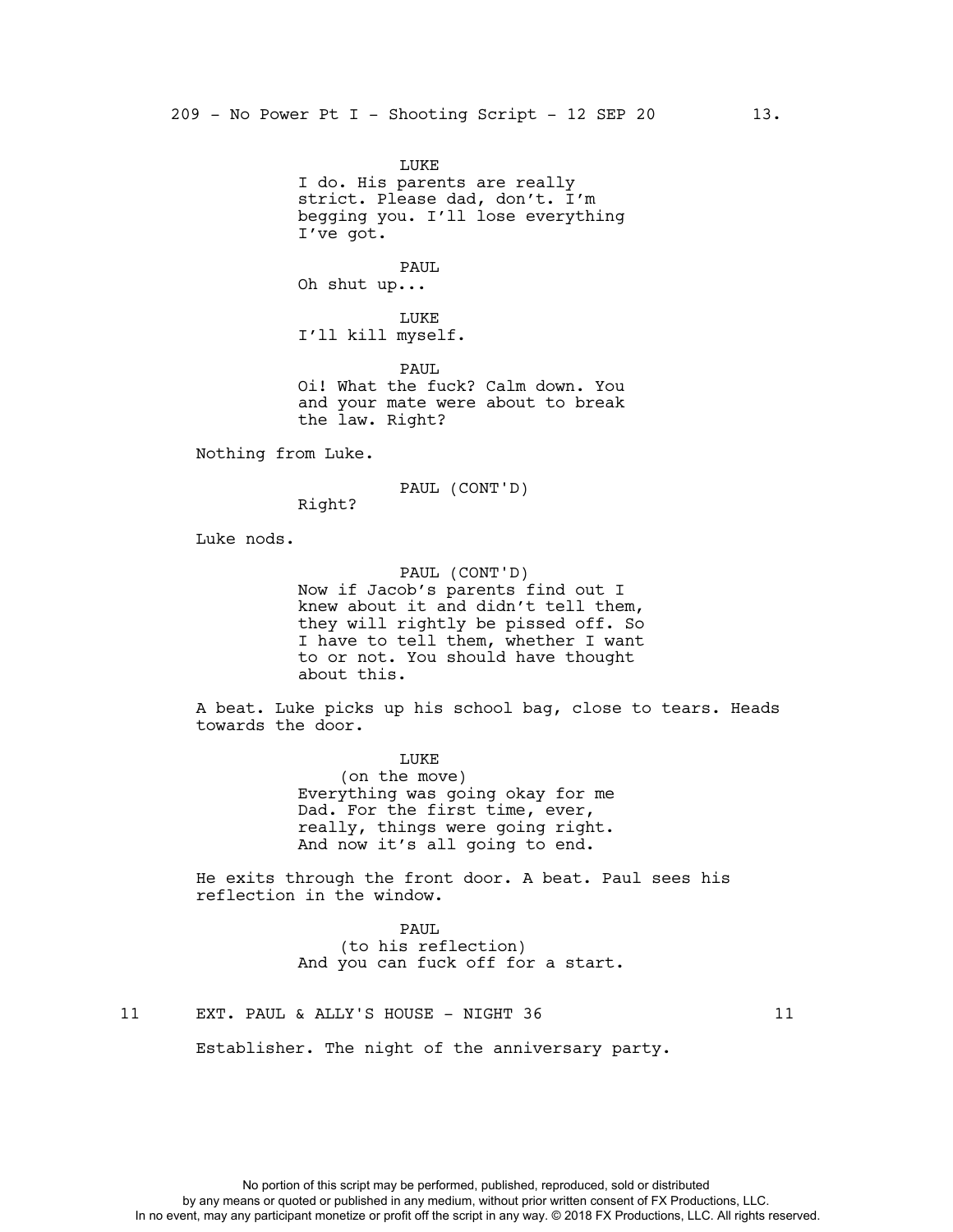Ava and NISHA are organising food and drinks, getting everything ready. Paul is trying to set up a projector.

> PAUL Is this...? Ava? Will everyone be able to see it on that wall? I can't tell.

Ava looks.

AVA I think so, yes.

PAUL Can you hook it up to the laptop for me in a second?

AVA

Sure.

PAUL (to Nisha) I can do it perfectly well, I just like to make Ava think she's helping. It's like a Make A Wish charity.

Nisha and Ava laugh.

PAUL (CONT'D) (to Ava) When did Mum and Luke go out?

AVA About 20 minutes ago? We needed more chicken. Mum thought there wasn't enough for grandad.

The doorbell goes.

PAUL Who's that? We're not kicking off for another half hour.

He goes down to...

13 INT. PAUL & ALLY'S HOUSE - FRONT DOOR - CONTINUOUS - 13 NIGHT 36

Paul opens the front door. It's Jim and Jackie.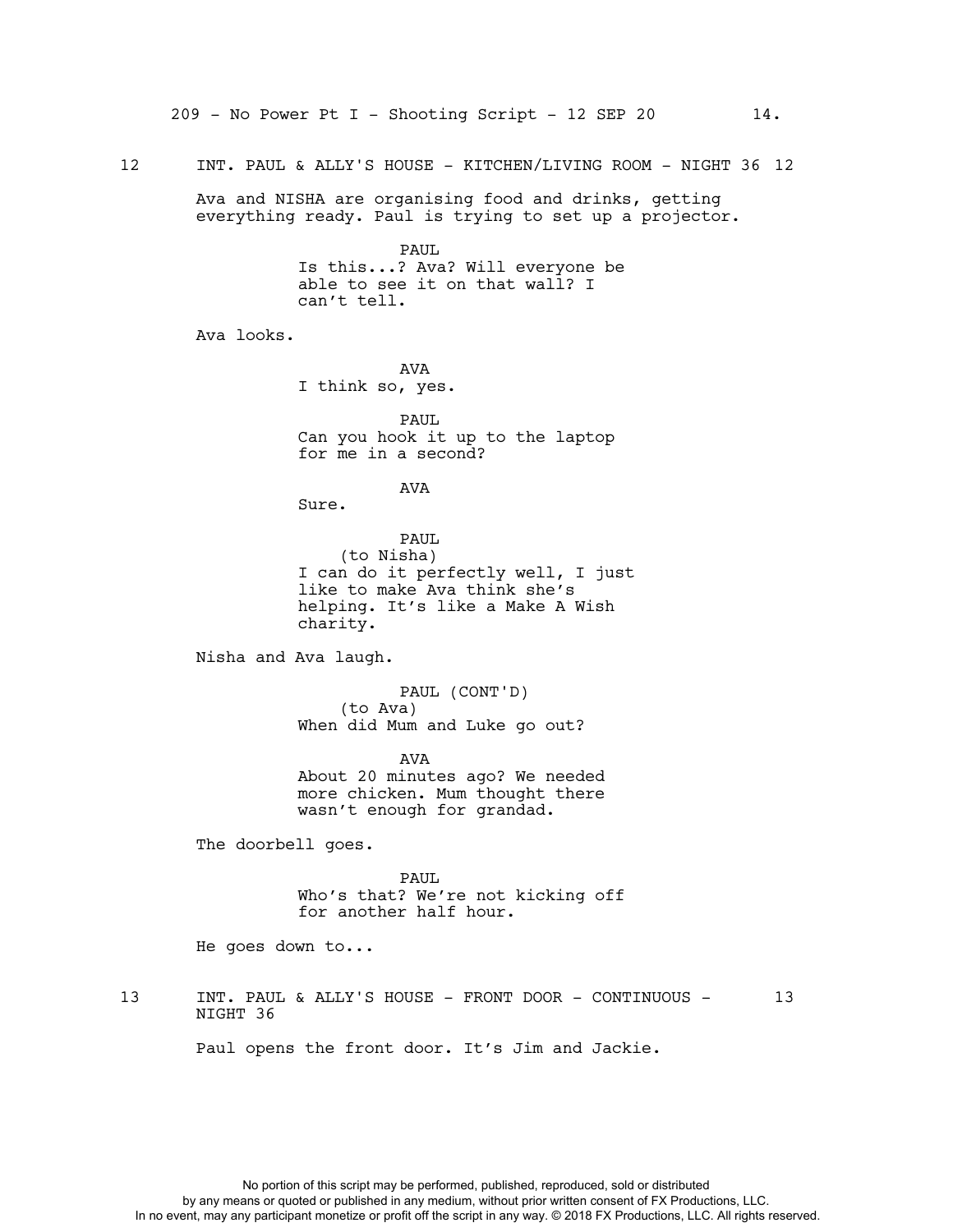JACKIE We're early! PAUL Yeah, I can see that. You're half an hour early. JIM Do you want us to go away again? PAUL Fuck me, don't start Dad. This is your party. Come in. Jim and Jackie come in. JACKIE We thought we'd get here early so we can help out. PAUL I think we've got it under control. AVA (O.S.) Dad! PAUL (to Jim and Jackie) Come up. They go up the stairs. JIM You sure it's all under control? PAUL Positive. We're now back in... 14 INT. PAUL & ALLY'S HOUSE - KITCHEN/LIVING ROOM - CONTINUOUS14-NIGHT 36 Nish still sorting out the food... **JACKIE** Hello Nisha! NISHA Happy anniversary! JIM

Thank you love.

No portion of this script may be performed, published, reproduced, sold or distributed by any means or quoted or published in any medium, without prior written consent of FX Productions, LLC. In no event, may any participant monetize or profit off the script in any way. © 2018 FX Productions, LLC. All rights reserved.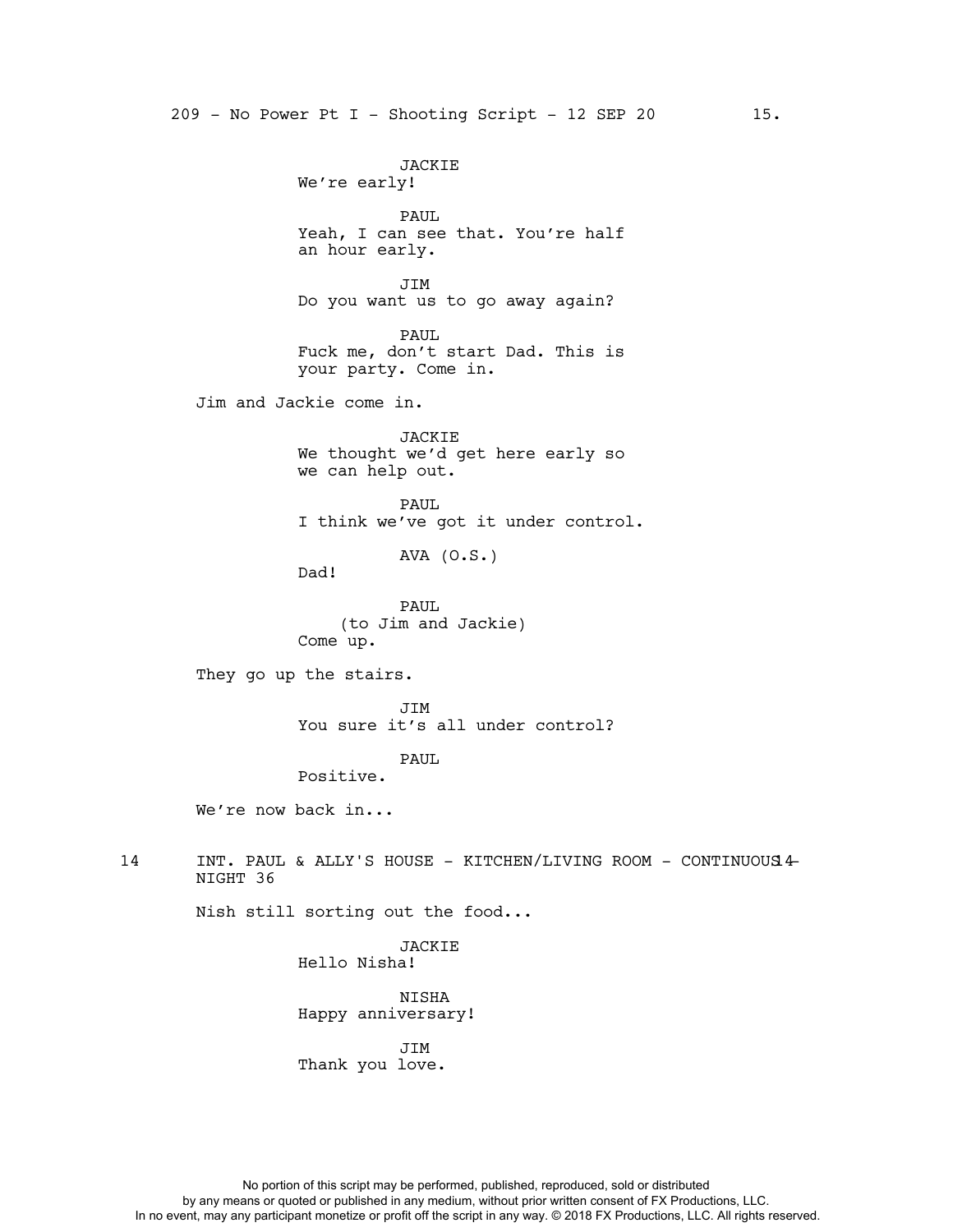AVA (to Paul, holding laptop) Where's the mains lead for your laptop Dad? You're on four per cent battery.

PAUL That's not right. I charged it last night ready for this evening and I've not been on it.

Ava immediately knows what's happened.

AVA Okay. Maybe I got it wrong...

PAUL Has someone else been on it? Has Luke been on it?

Paul takes the laptop. Starts looking through the history.

15 EXT. SUPERMARKET - NIGHT 36 15

Establisher of the small supermarket we saw in a flashforward earlier. All lit up, streetlights outside.

16 INT. SUPERMARKET - NIGHT 36 16 16

Ally and Luke in the supermarket, walking past the chiller cabinets.

> ALLY Let's be focussed, just get what we need for tonight. No browsing. We are chicken-seeking missiles.

LUKE Do we need anything else? Houmous? Cheese?

ALLY No. No, no, no. Specifically no cheese. We want the opposite of cheese.

LUKE What's the opposite of cheese?

ALLY I don't know - jam? That's sweet and liquidy.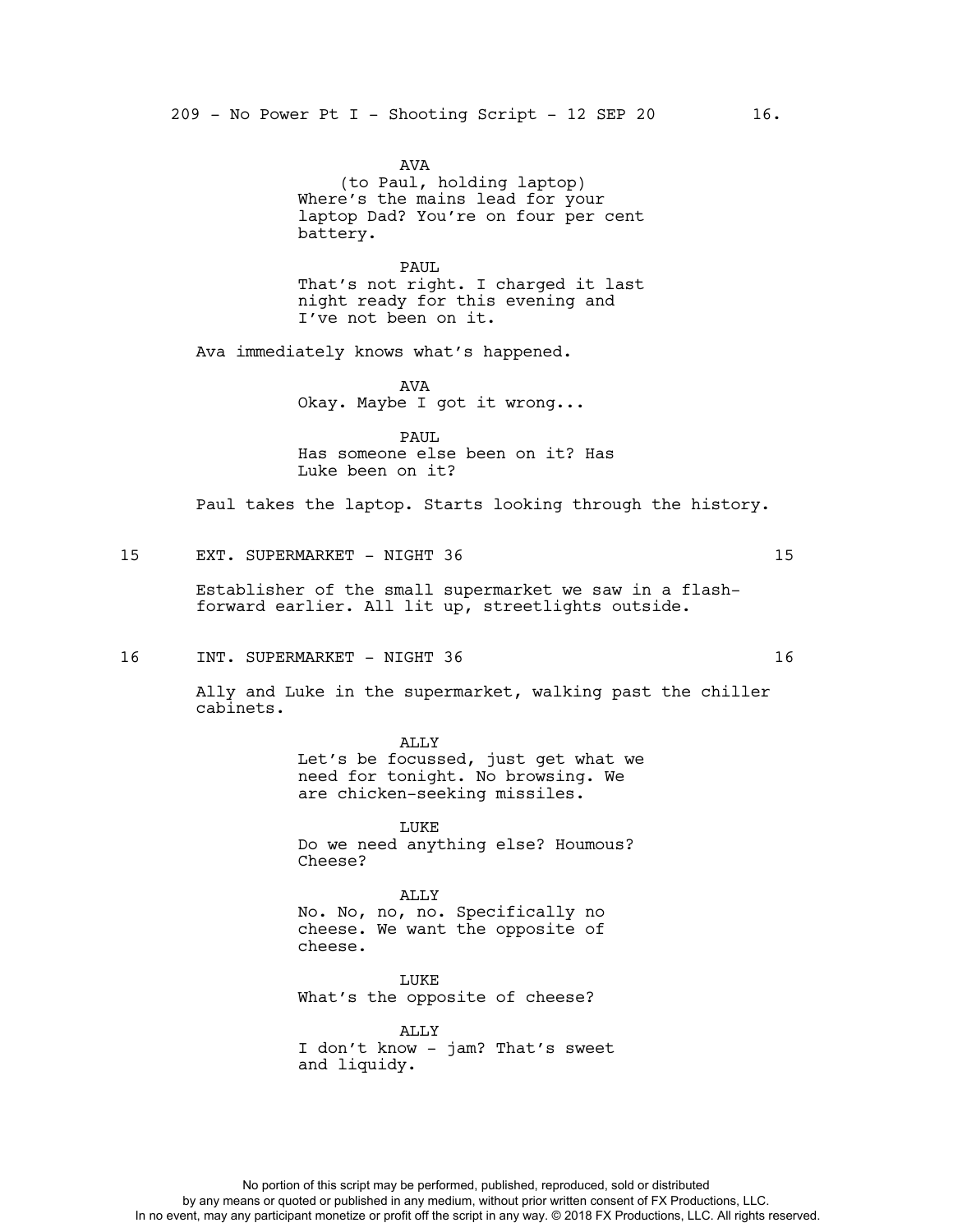LUKE Traditionally the opposite of cheese is chalk. ALLY Oh God, yes, of course. Chalk and cheese. Although feta is a bit chalky, isn't it? In terms of texture, so... LUKE I love our little chats. ALLY (goes to playfully hit him) Oi, shut up, sarky. 17 INT. PAUL & ALLY'S HOUSE - KITCHEN/LIVING ROOM - NIGHT 36 17 Paul with the laptop. He's angry. PAUL Yep, he's been WhatsApping Jacob on this. How dare he? I mean, seriously... AVA Shall we plug it in, to charge it? PAUL (ignoring Ava) This is deliberate. This is a deliberate fucking challenge to me. (language...) Sorry Nisha. But we are too soft on that boy. Always have been. A<sub>17</sub>A Let me plug that in so we... PAUL No. I'm sending a message to your mum first. Paul starts typing. 18 INT. SUPERMARKET - NIGHT 36 18 18

Ally and Luke. Ally gets an iMessage. Reads. Looks at Luke.

No portion of this script may be performed, published, reproduced, sold or distributed by any means or quoted or published in any medium, without prior written consent of FX Productions, LLC. In no event, may any participant monetize or profit off the script in any way. © 2018 FX Productions, LLC. All rights reserved.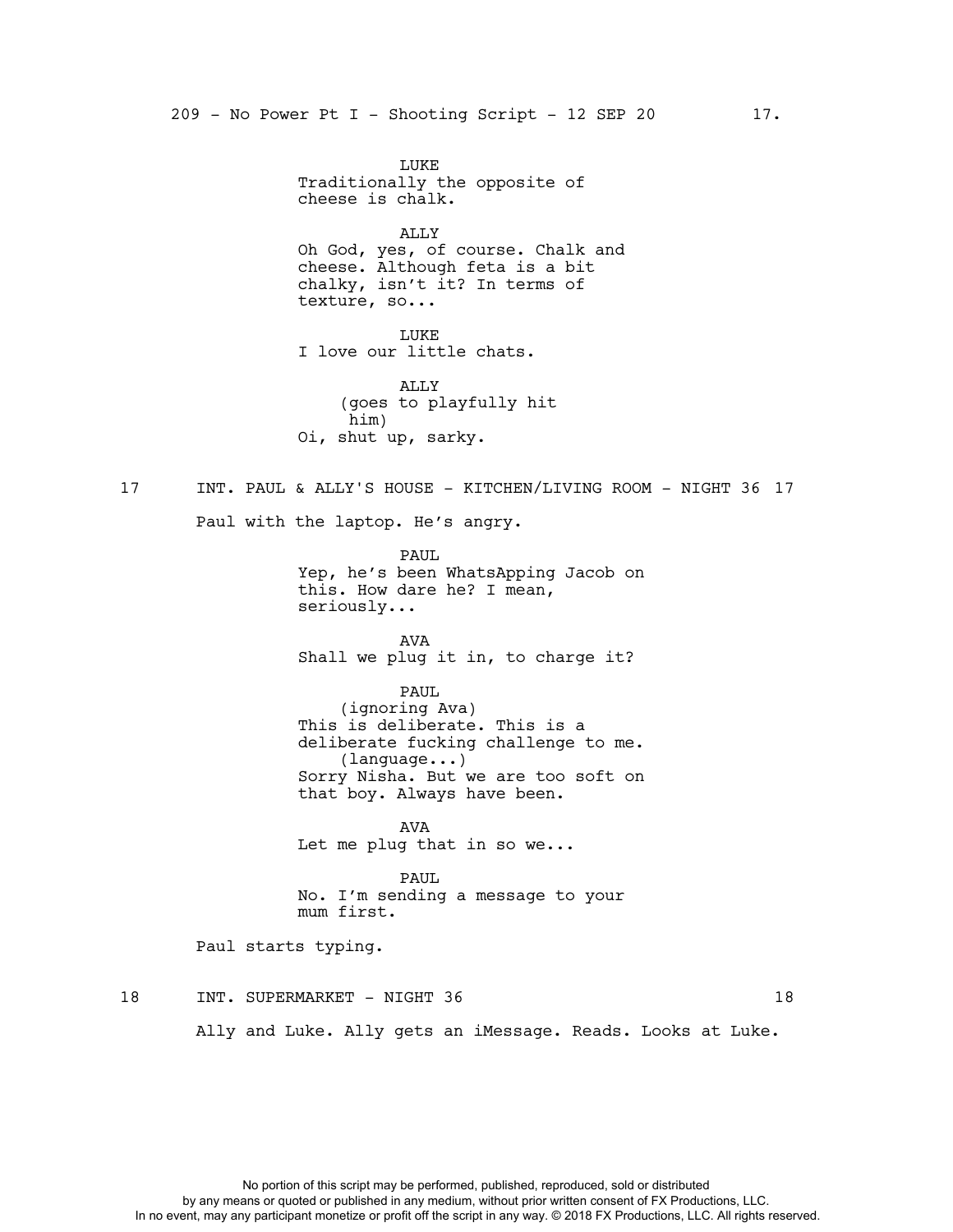LUKE What? ALLY Have you been on dad's computer? LUKE No. ALLY Have you? A beat. LUKE Was that text from Dad? ALLY Yes. LUKE Can I see it? ALLY No. LUKE Is he angry? ALLY Yes. He is very angry. He told you not to go on any devices Luke. LUKE I wanted to talk to Jacob. How angry is he? ALLY What do you think? What do your 13 years' experience of living with Paul Worsley tell you? LUKE Shit. 19 INT. PAUL & ALLY'S HOUSE - KITCHEN - NIGHT 36 19 Paul hands her the laptop to Ava.

PAUL Right, you can charge that now.

The doorbell goes. Paul heads down the stairs.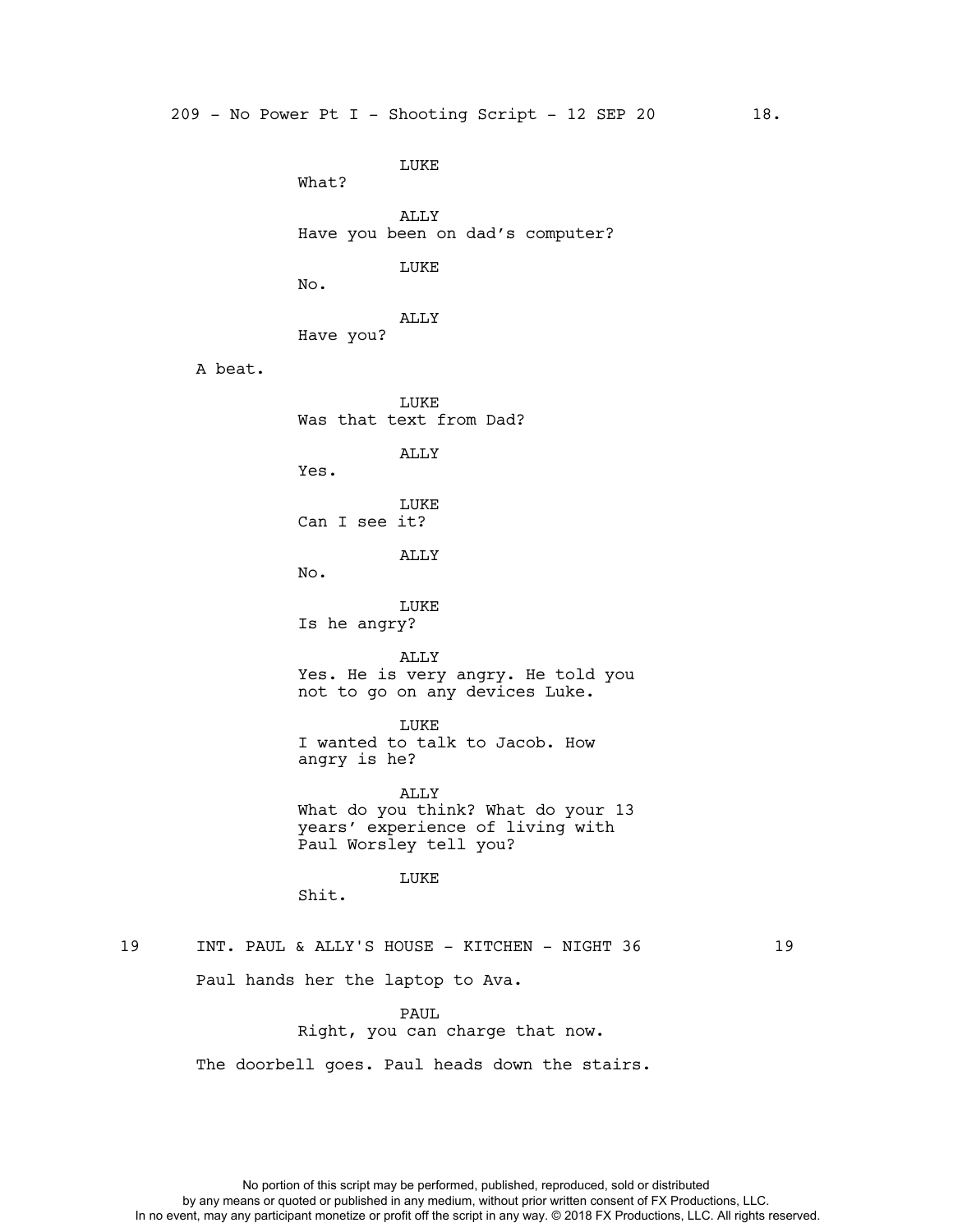209 - No Power Pt I - Shooting Script - 12 SEP 20 19. 20 INT. PAUL & ALLY'S HOUSE - FRONT DOOR - CONTINUOUS - 20 NIGHT 36 Paul opens the front door. It's Leah and Alex. LEAH We're early! PAUL Fuck me, you as well. ALEX We thought we might be able to help out. They enter, close the door. ALEX (CONT'D) We've brought a couple of bottles of a very decent Barolo... BAM! The lights go out. Inside the house and in the street. 21 EXT. SUPERMARKET - NIGHT 36 21 Outside the small supermarket. All lights gone. We hear car alarms and burglar alarms. 22 EXT. LONDON - NIGHT 36 22 A drone shot high over south London. It's almost completely dark. A borough-wide power cut. As the alarms wail we... CUT TO END OF PART 23 EXT. LONDON - NIGHT 36 23 High above south London. The only lights are from cars. 24 INT. PAUL & ALLY'S HOUSE - KITCHEN - NIGHT 36 24 Some time has passed, some candles have been found. One decent sized ordinary candle, some little tealights and a big candle in the shape of a number 13 with "Happy Birthday!" written on it.

Everyone in the kitchen.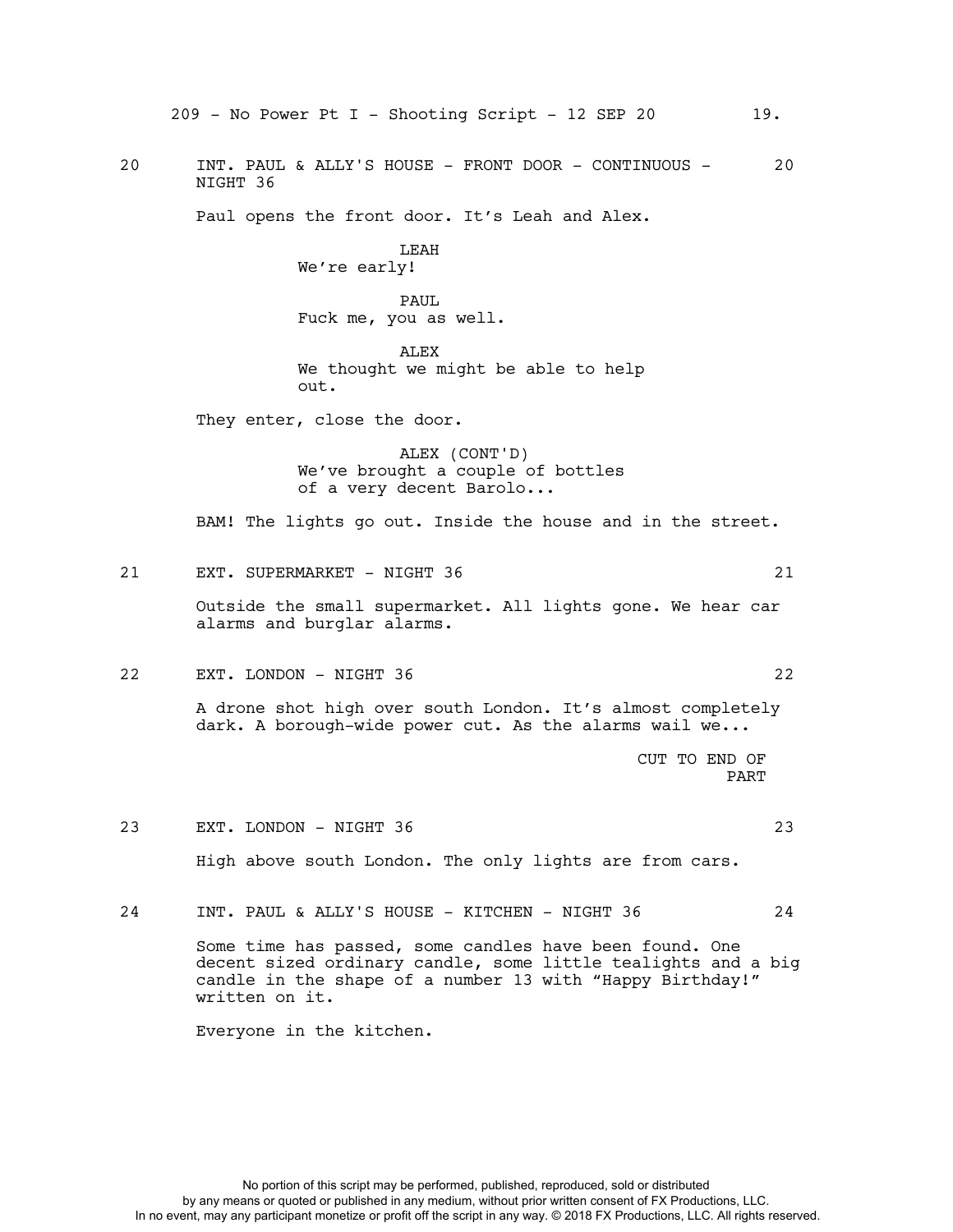ALEX (checking social media on his phone) It appears to be a borough-wide power cut. Everything is down. AVA Wow. It's sort of exciting isn't it? NISHA Like a film. LEAH I wonder if there'll be a murder! PAUL When Luke comes back, yes. JACKIE Can we still watch that video thing you've done Paul. PAUL No. Battery's flat. The whole centrepiece of the party can't happen. It's ruined. JIM Oh well. PAUL What do you mean, "Oh well"? JIM I just meant that I didn't want it to bother you too much. PAUL Well it bothers the shit out of me to be honest Dad. I've been working on this for weeks; we both have, me and Ava. It's important. I wanted you to like it. So don't "Oh, well" me, like you couldn't give a shit. JACKIE (trying to be peacemaker) Why don't I stick the kettle on? PAUL

Because there's no fucking electricity! What are you going to power it by, fucking mind-rays?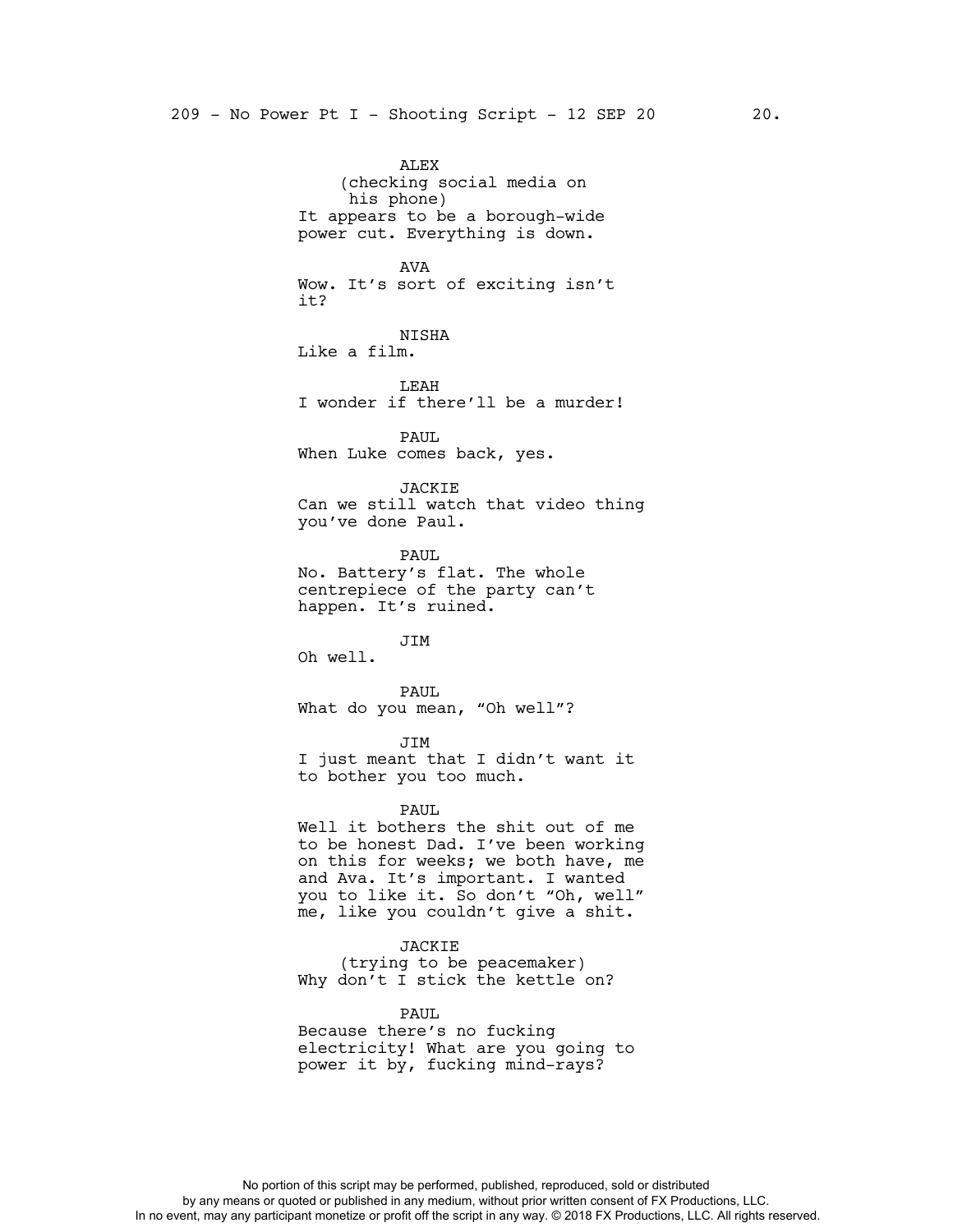ALEX Paul, maybe you need to calm down just a little.

PAUL With respect Alex, fuck off.

A key in the latch. Ally and Luke are back. Paul heads down the stairs.

25 INT. PAUL & ALLY'S HOUSE - FRONT DOOR - NIGHT 36 - 25 CONTINUOUS -

Paul arrives as Ally and Luke enter.

ALLY Okay, let's not do this now...

PAUL No, let's do this now. (to Luke) You have ruined this evening Luke. Okay? You happy? Ruined the whole fucking thing. The entire family has been involved with getting this slideshow together and the only thing - the only thing - that you needed to do was not fuck it up. But guess what? As usual, you fucked it up. What the fuck is wrong with you Luke? Seriously? I'm asking you a question: what the fuck is wrong with you?

A long beat. Paul knows he's gone too far.

Luke says nothing, turns on his heel and exits the front door.

## PAUL (CONT'D)

Come here!

He follows to...

## 26 EXT. PAUL & ALLY'S HOUSE - NIGHT 36 - CONTINUOUS 26

Paul watches Luke run off into the pitch-black night.

# PAUL Come here Luke!

But Luke's gone.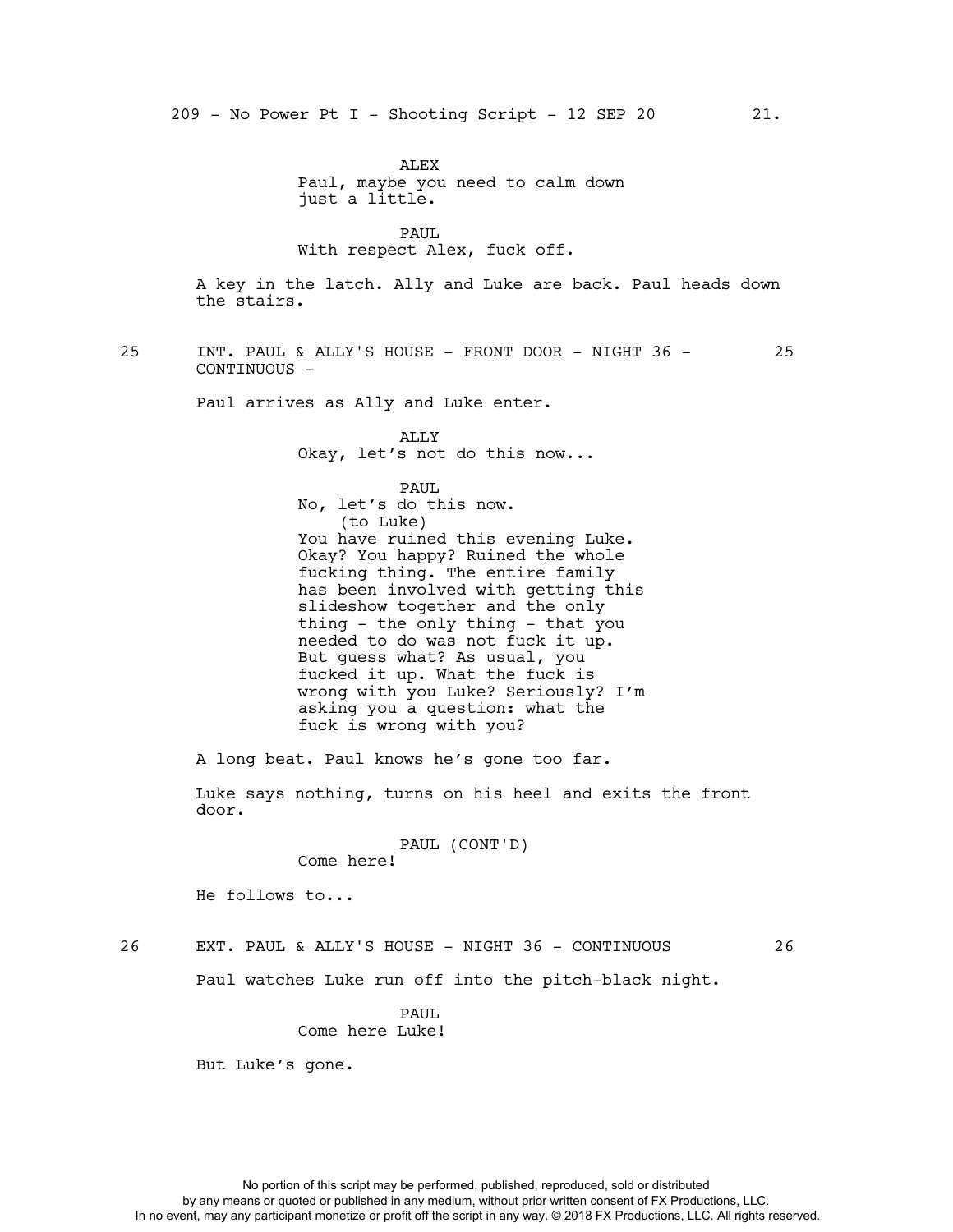209 - No Power Pt I - Shooting Script - 12 SEP 20 22.

Paul heads back into the house.

27 INT. PAUL & ALLY'S HOUSE - NIGHT 36 - CONTINUOUS 27

We follow Paul in, on his shoulder. Still dark except for the candle-light. Trudges up the stairs.

Ally, Jim, Jackie, Leah, Alex, Ava and Nisha all silent, having heard Paul's speech to Luke.

Paul now at the top of the stairs, everyone in the kitchen facing him.

> PAUL I'm not the bad guy here.

BAM! Suddenly the lights go on, inside and outside. Appliances beep awake.

Paul in the glare of the kitchen lights. Everyone is looking at him, not being the bad guy.

- 28 EXT. PAUL & ALLY'S HOUSE NIGHT 36 28 Passage of time.
- 29 INT. PAUL & ALLY'S HOUSE LIVING ROOM NIGHT 36 29

A party is being attempted. Jim, Jackie, Leah and Alex are watching the slideshow, Ava and Nisha in charge of the laptop and projector. Paul watches, but from the kitchen. Ally hovers between the party and him, agitated and anxious.

> ALEX I recognise that! Is that Littlehampton?

JIM It is.

LEAH I don't believe I've ever been...

JACKIE We used to go there a lot.

ALEX So did we. Loved it. Picnics on the beach. Fishpaste sandwiches, with the emphasis on the sand. Cadbury's mini rolls and Tudor crisps.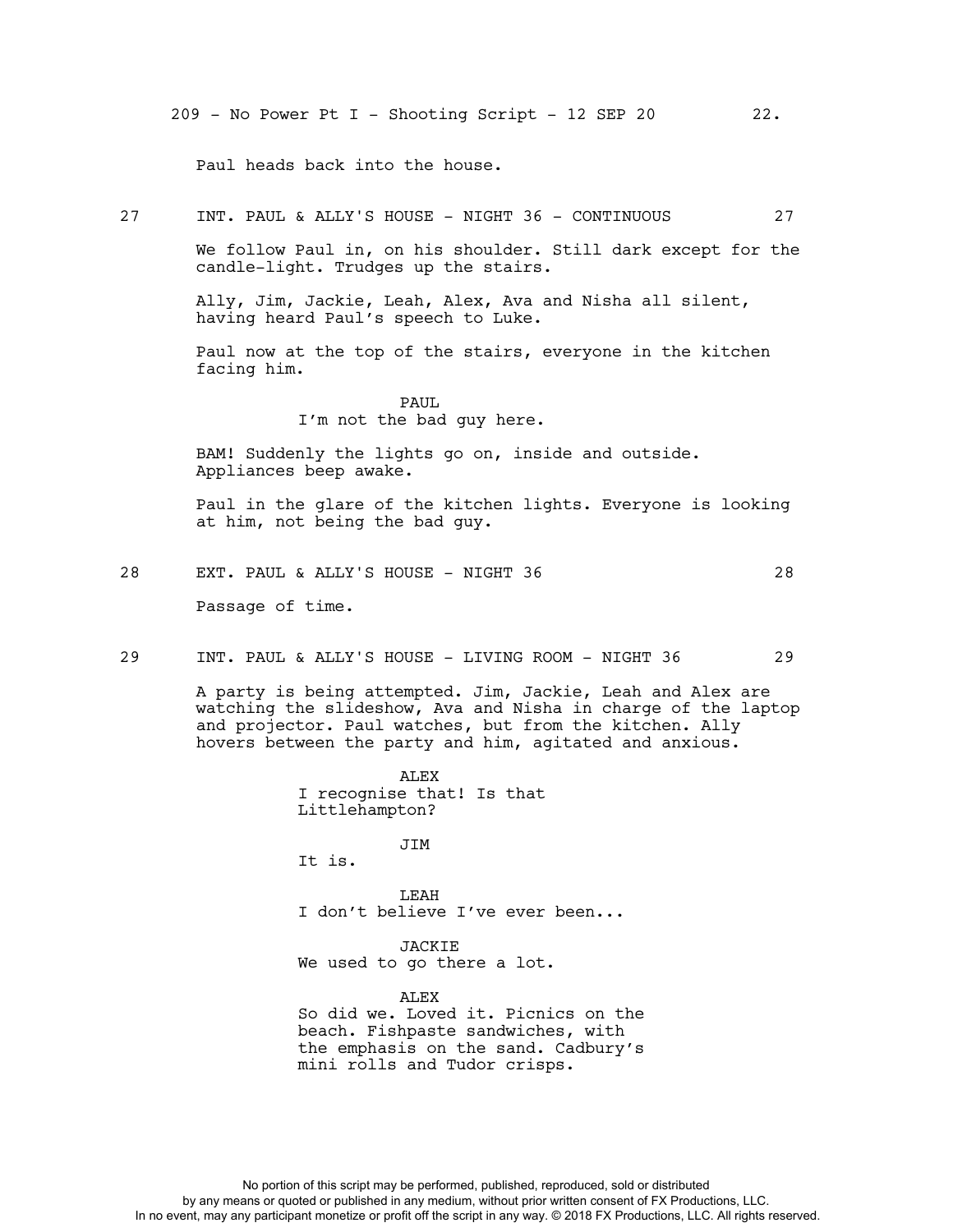JIM Tudor crisps! This is a man after my own heart.

JACKIE We couldn't afford to go away for holidays, could we Paul?

Half a beat.

PAUL

No.

JACKIE So in the summer we'd go on day trips out. Littlehampton, Brighton. Wimbledon Common...

**JTM** Kew Gardens, Oxshott woods - where else Paul?

Jackie and Jim are trying to pull Paul back into the party.

PAUL

Chessington?

JIM Yes. Although Chessington was just a zoo then. It wasn't a World Of Adventures. Unless you think it's adventurous to buy an ice lolly. Having said that, if you're diabetic...

Another picture on the screen.

JACKIE Oh look! That is Kew Gardens! There's little Paul. I remember that coat.

JIM His coat or your coat?

JACKIE Both coats. You've not got a coat on look.

JIM It's the bloody summer. And I'm from the North East, you only ever wear a coat for funerals.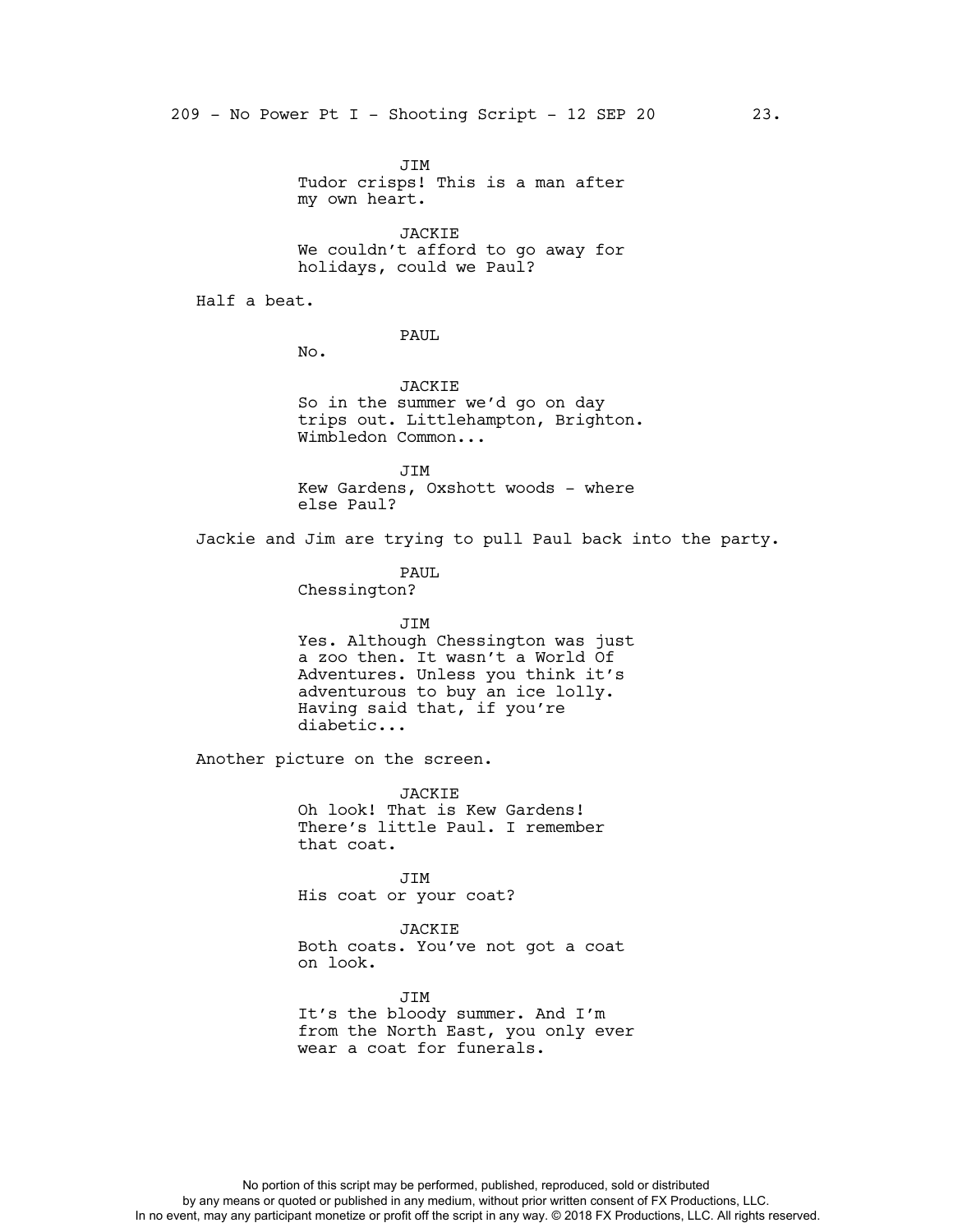209 - No Power Pt I - Shooting Script - 12 SEP 20 24. Ally heads down to... 30 INT. PAUL & ALLY'S HOUSE - KITCHEN - CONTINUOUS - NIGHT 36 30 Ally with Paul. ALLY We should go and look for him. It's been an hour. PAUL He'll be back. He's got no phone. Has he got any money? ALLY No, his wallet is still in his room. PAUL Well then, he'll be back. He's not going to sleep rough is he? ALLY I'm going to look for him. PAUL Where? ALLY I'm just going to drive around and look for him. I can't just wait. PAUL He stormed off, Ally. He'll come back soon. ALLY Really? Because you know what? If I were him, I wouldn't. She grabs the car keys off the table and heads downstairs. A big laugh from the slideshow audience. Paul looks up. There is a photo of a younger Jim and Jackie - Jackie is holding Baby Luke, Jim is beside them reading the Racing Post. LEAH Jim! How could you? ALEX Ha! Busted, Jim.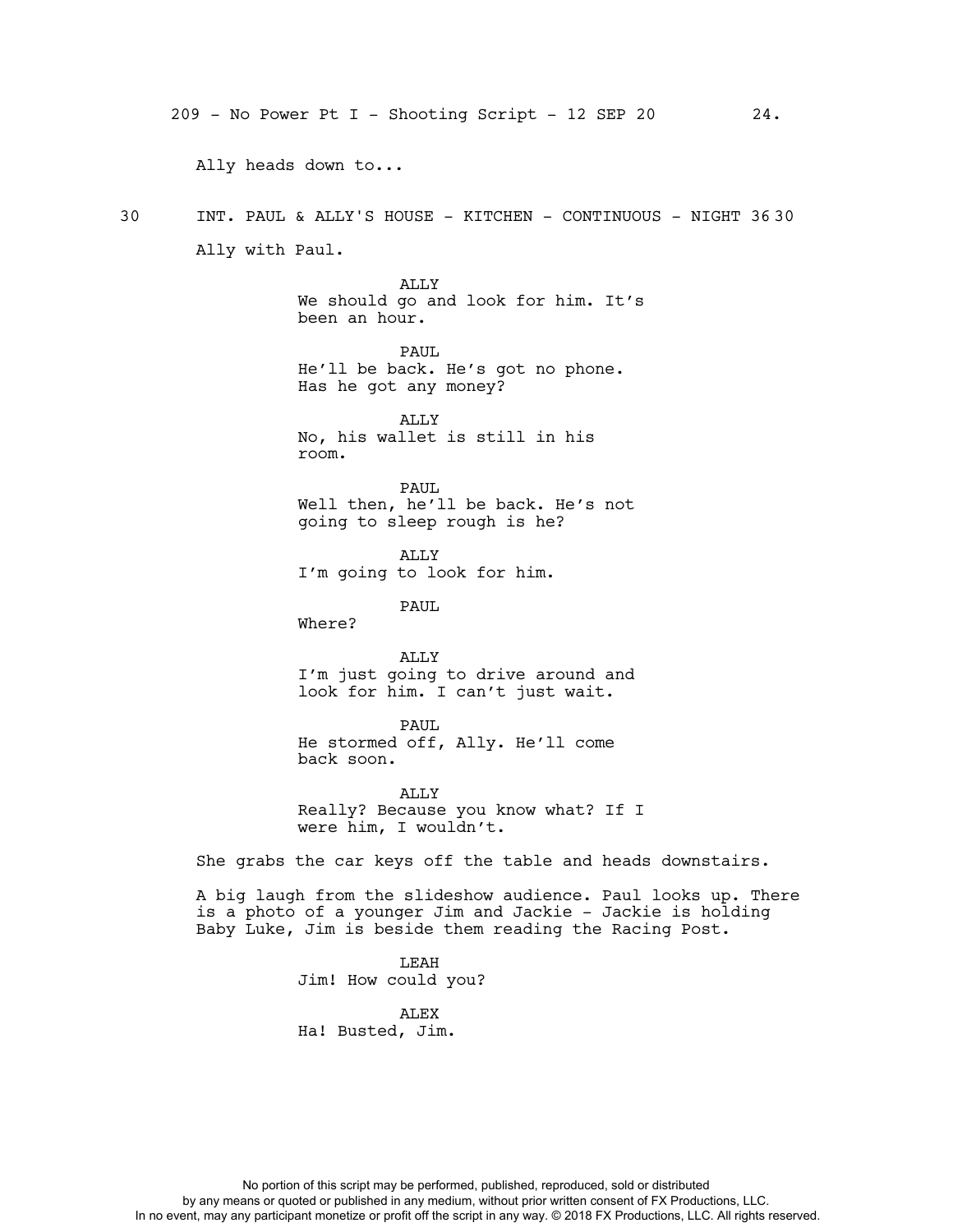JIM I'd already held him. Babies get boring after a while. And I think I was betting accumulators in those days so I probably needed to check form. Jackie calls down to Paul. JACKIE This is a great slideshow Paul. JIM Yes, we're really enjoying it. Thanks, son. PAUL. Great. I'm glad.

# 31 EXT. STREETS - NIGHT 36 31 32 Ally's car driving around the streets. 32 INT. ALLY'S CAR - NIGHT 36 32 Ally looking out for Luke. Slowing down when she sees young people. None of them is Luke.

33 INT. PAUL & ALLY'S HOUSE - KITCHEN - NIGHT 36 33

The slideshow is done. Drinks and food being had. Alex approaches Paul.

> ALEX If you'd like us to leave, or if you need to go and look for Luke, just say...

> PAUL Thanks. And sorry for telling you to fuck off earlier.

> ALEX No worries. If I had a pound for every time I've been told to fuck  $off.$ .

PAUL Right...how much would you have?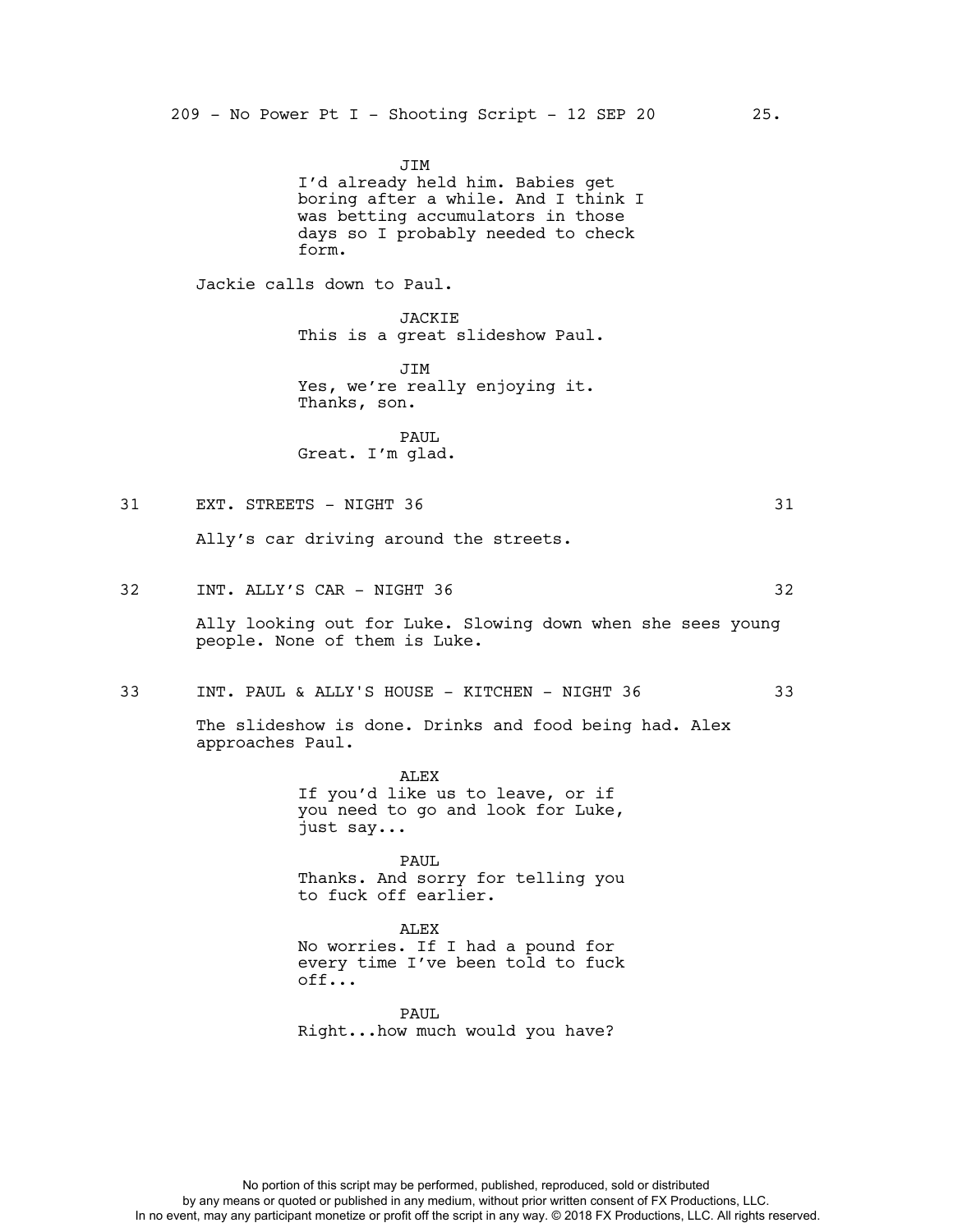ALEX Seven or eight pounds at most. People have generally been extremely polite to me all my life.

PAUL Then I doubly apologise.

ALEX And I doubly accept.

Leah comes over.

LEAH Sorry about...everything, Paul. If there's anything we can do.

PAUL

Cheers.

Now Jackie is there.

JACKIE

You should go and search for him Paul. That was a big old row you had and you need to sort it all out. He's a sensitive boy. And he's a good boy, really. I know there was the thing with the, what's it called, seedlings...

PAUL

Weed.

JACKIE But you can't let it get between the two of you. You're very similar. And you've been so close lately.

Paul nods, heads up to see Ava and Nisha.

PAUL Do you know where Luke and Jacob used to hang out?

AVA All over really. They just liked to walk and talk. They had a million things to talk about.

NISHA Yeah - I'd see them all over the place.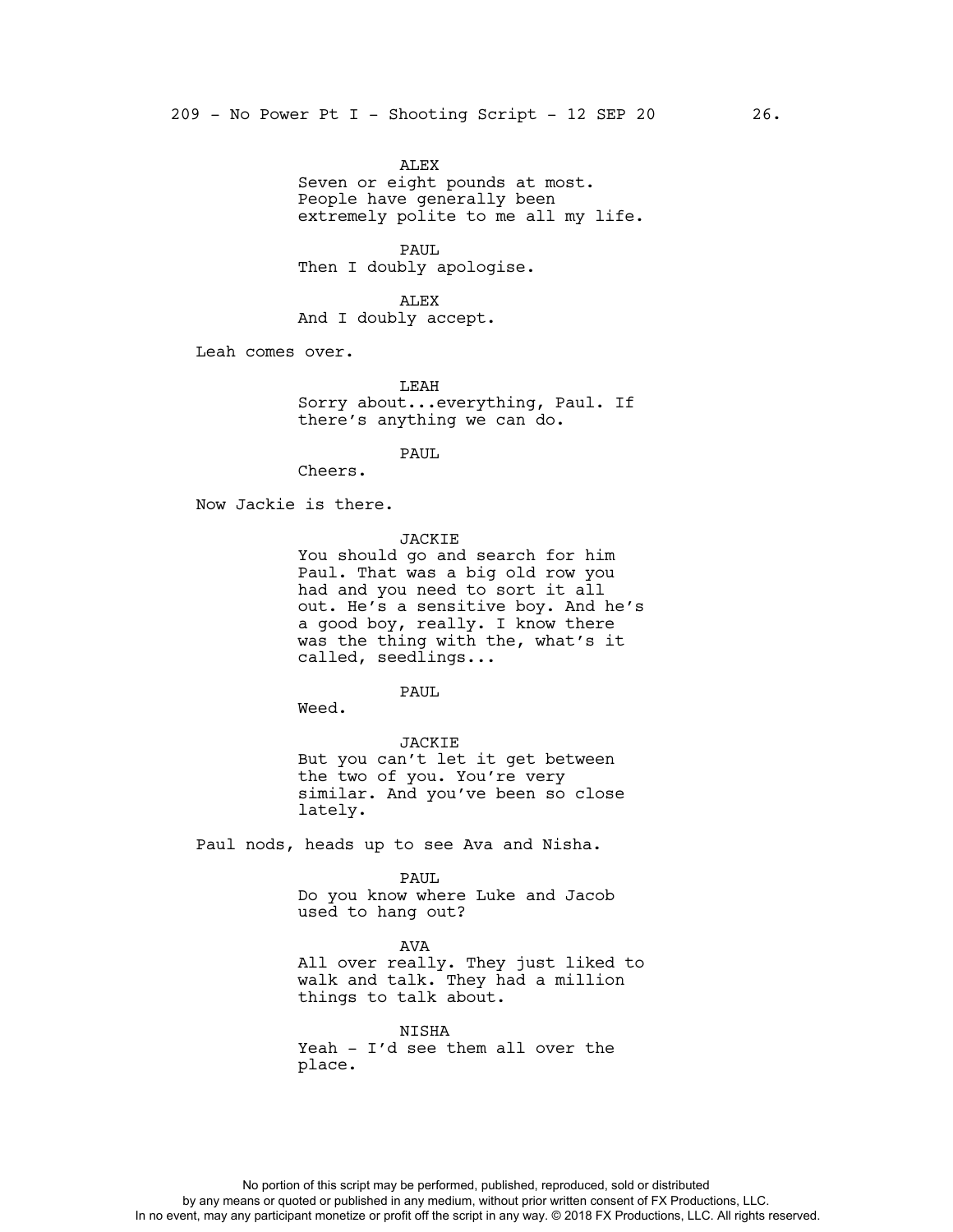PAUL So there was nowhere special they would go? AVA No. There was one place they'd avoid. PAUL Where was that? AVA The lake in the park. Luke said it reminded him of when he was really miserable and lonely 34 EXT. PAUL & ALLY'S HOUSE - NIGHT 36 34 Paul heads out the door. Fast-walking, half-running. 35 INT. ALLY'S CAR - NIGHT 36 35 Ally still looking for Luke. 36 EXT. PARK - NIGHT 36 36 In the park Paul is heading towards the lake from episode 1. There's a figure sitting on a bench. As Paul gets closer he sees it's Luke. Paul stands still. Then approaches. PAUL Luke? Luke gets up, starts to walk away. PAUL (CONT'D) Come here mate. Luke turns. LUKE No.

> PAUL Come back home, let's talk this through.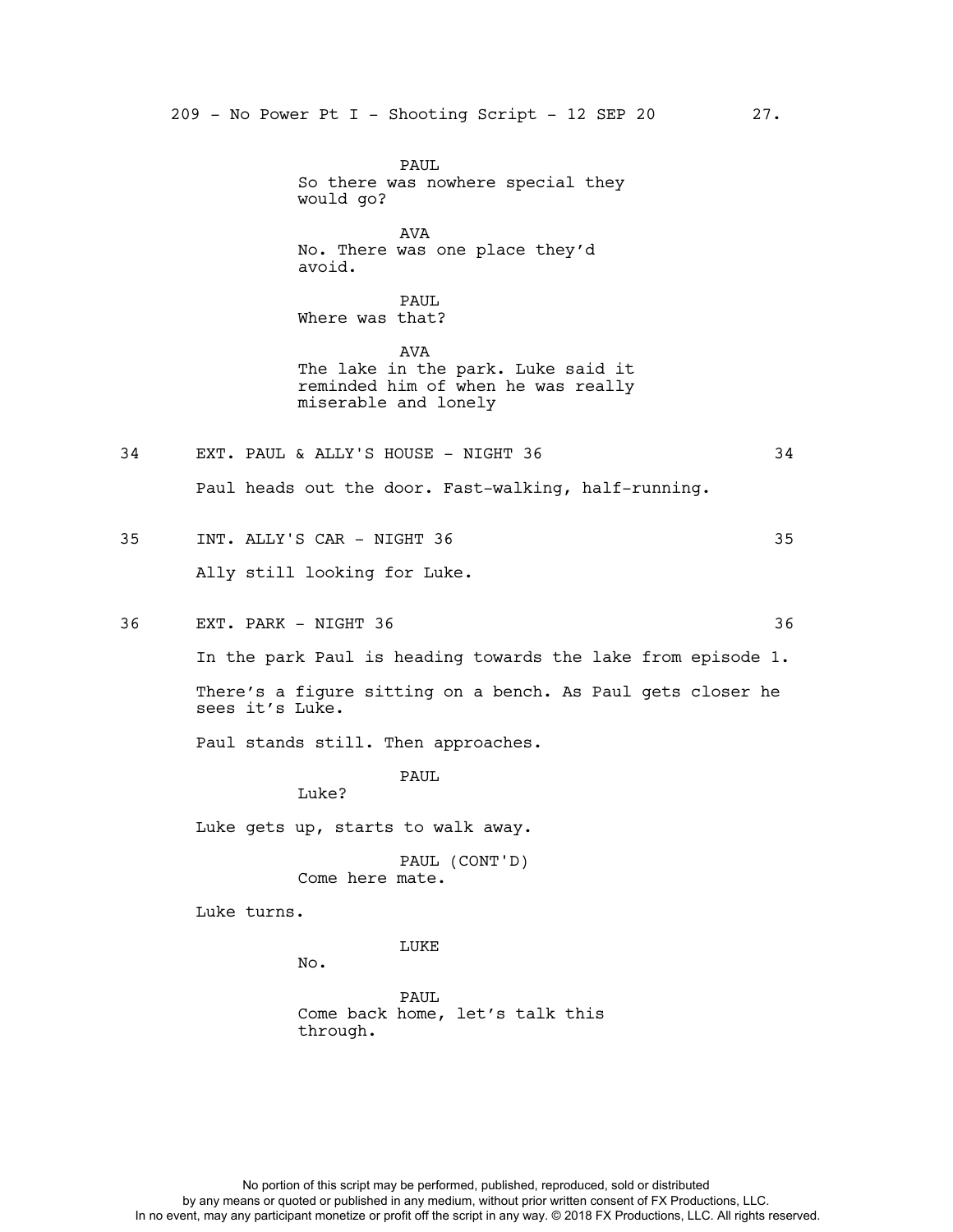LUKE Talk what through? How 'as usual' I 'fuck everything up'? Come back so we can find out 'what the fuck is wrong with me'?

PAUL

Look...

LUKE Because I know what's wrong with me. I'll tell you. It's you. You're what's wrong with me.

PAUL

Oi.

LUKE

'Oi' doesn't work any more Dad. And anyway you've been middle-class for decades so it's an affectation.

Paul stands and takes this.

# LUKE (CONT'D)

I've been so happy recently having Jacob as my friend, and being happy has made me realise how sad I've been all the rest of the time. All through my childhood I've been sad and you've made me sad, making me feel like I'm never good enough. And your fucking temper. Your mad, deranged fucking temper. "Mind out. Dad's angry." "Dad's in a bad mood, better keep quiet."

PAUL

I've made you sad, have I? That's been the sum total of my contribution to your upbringing? I've taken this little baby and I made him into a sad boy and now a sad teenager? Yes?

A beat.

LUKE

Yes.

PAUL

Right.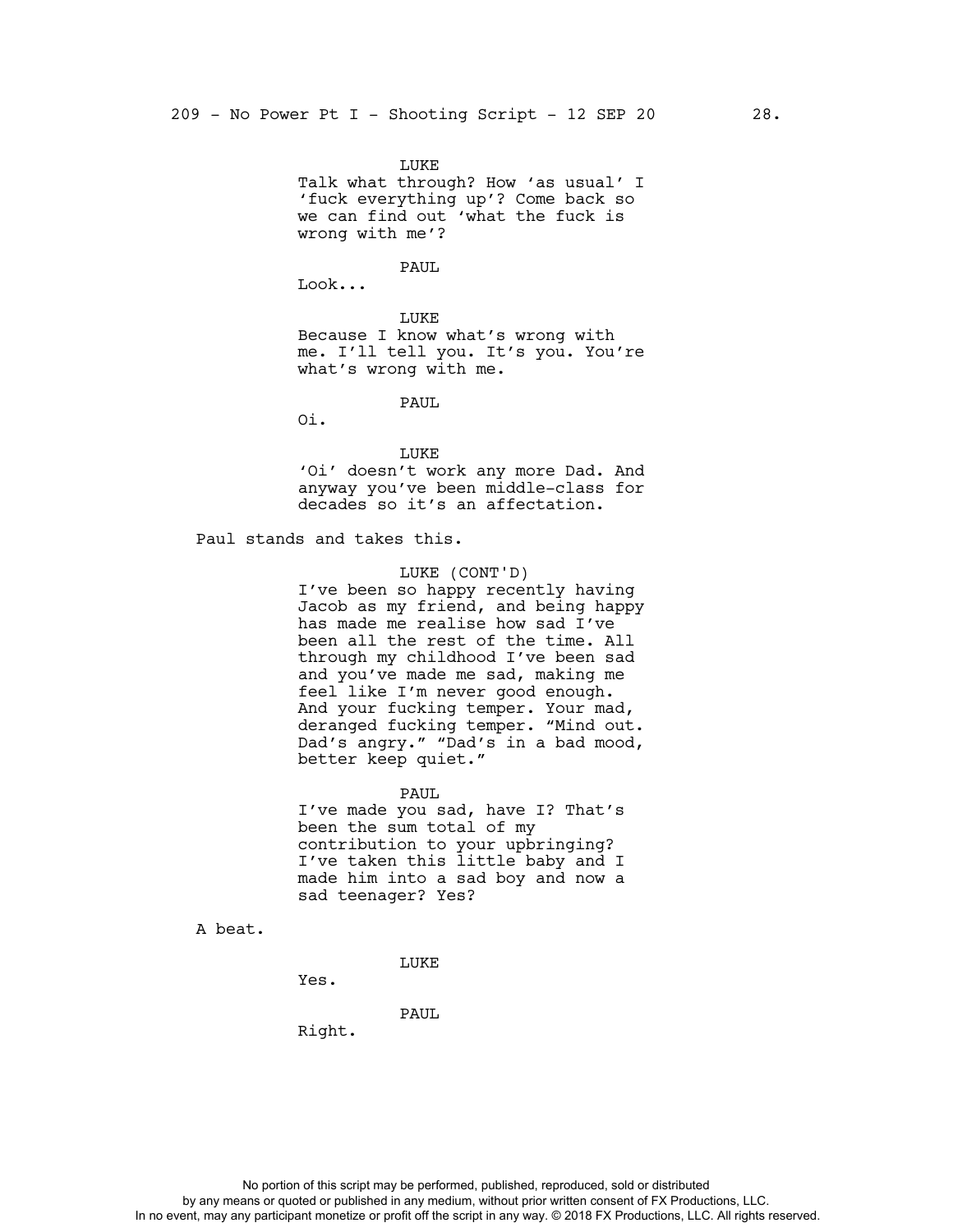LUKE That's the truth. PAUL Right. You're 13 Luke. I'm in charge of you for the next five years whether you like it or not. And you're coming home with me, now. LUKE No I'm not. PAUL Where are you going to go then? LUKE I don't know. Paul moves towards Luke. PAUL Come with me. LUKE Don't touch me Dad. Paul moves closer. PAUL Come here. LUKE Don't touch me. Paul moves in. Takes Luke by the shoulders. There's a scuffle, it's messy, starts to become a fight. Then Luke throws a punch, which connects hard with Paul's face. It's a hard punch. Paul staggers, almost falls. His nose is bleeding. For a second, Paul and Luke stare at each other, a beat of "What the fuck just happened?" In that second they know that nothing is ever going to be the same. Luke turns and runs away very fast. A beat. Paul sits on the bench, nursing his split lip/bloody nose. Starts to cry.